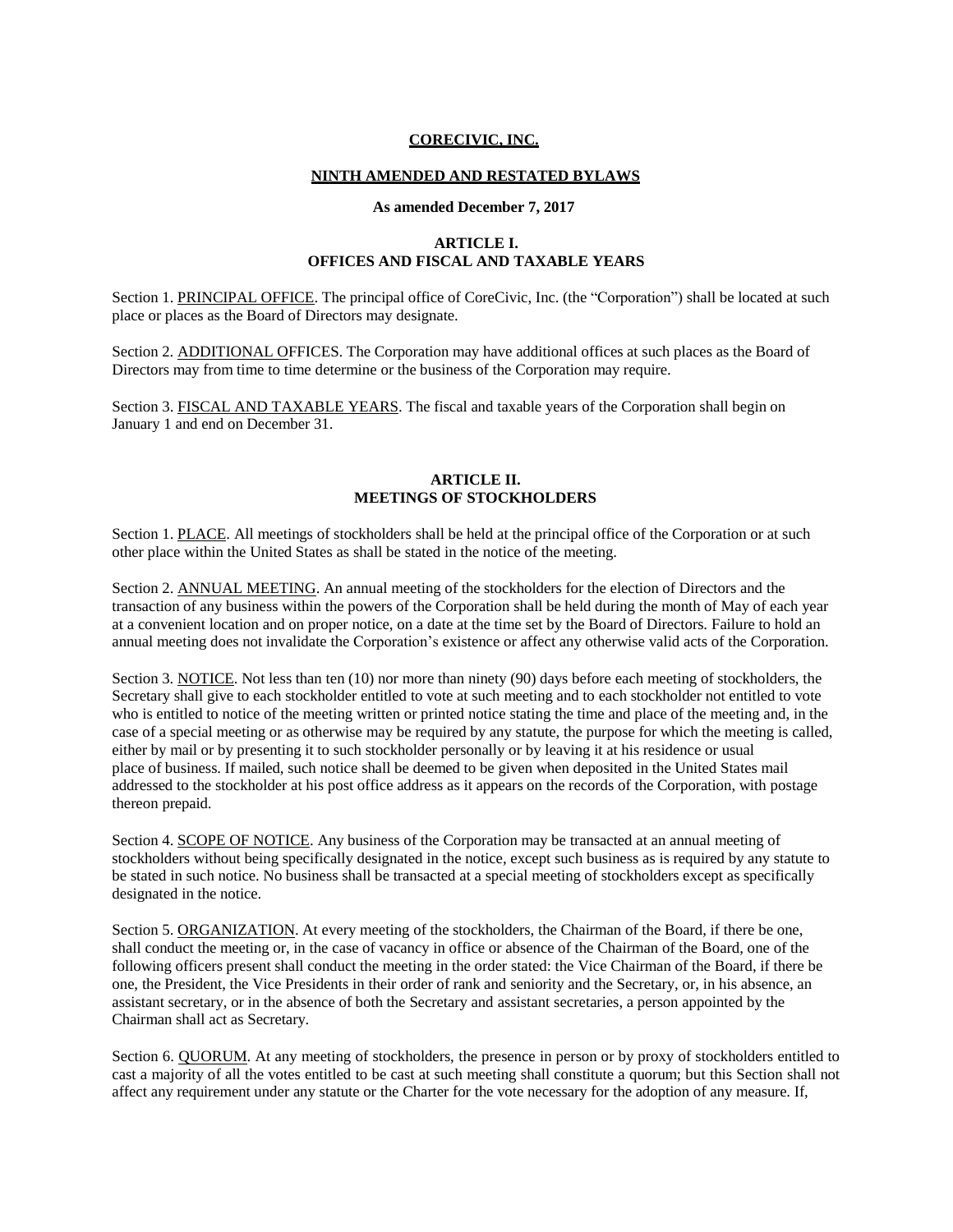however, such quorum shall not be present at any meeting of the stockholders, the stockholders entitled to vote at such meeting, present in person or by proxy, shall have the power to adjourn the meeting from time to time to a date not more than 120 days after the original record date without notice other than announcement at the meeting. At such adjourned meeting at which a quorum shall be present, any business may be transacted which might have been transacted at the meeting as originally notified.

Section 7. SPECIAL MEETINGS. The President, Chairman of the Board, a majority of the Board of Directors or a committee of the Board of Directors which has been duly designated by the Board of Directors and whose powers and authority, as provided in a resolution of the Board of Directors or these Bylaws, include the power to call such meetings, may call special meetings of the stockholders. The Secretary of the Corporation shall call a special meeting of the stockholders on the written request of stockholders entitled to cast at least a majority of all the votes entitled to be cast at the meeting.

## Section 8. VOTING.

(a) General. Unless otherwise provided in the Charter, each outstanding share of stock, regardless of class, shall be entitled to one vote on each matter submitted to a vote at a meeting of stockholders. All elections of directors shall be decided by the vote described in Article II, Section 8(b) of these Bylaws and, except as otherwise required by law or the Charter or these Bylaws, all other matters shall be decided by the affirmative vote of a majority of the shares present in person or represented by proxy at the meeting and entitled to vote on such matter.

(b) Director Elections. A nominee for Director shall be elected to the Board of Directors if the total votes cast "for" such nominee's election exceed the votes cast "against" such nominee's election at any meeting for the election of directors at which at a quorum is present (with "abstentions" and "broker non-votes" not counted as votes cast either for or against such election); provided, however, that a nominee for Director shall be elected to the Board of Directors by a plurality of the votes cast at any meeting of stockholders duly called and at which a quorum is present for which (i) the Secretary of the Corporation receives notice that a stockholder has nominated an individual for election as a Director in compliance with the advance notice requirements for stockholder nominees for Director set forth in these Bylaws, and (ii) such nomination has not been withdrawn by such stockholder on or prior to the tenth day preceding the date the Corporation first mails its notice of meeting for such meeting to the stockholders (any such election, a "Contested Election"). Stockholders are not entitled to cumulative voting in the election of directors. The Board of Directors has established procedures pursuant to which any director nominee who fails to receive a majority of the votes cast as set forth in this Article II, Section 8(b) will tender his or her resignation to the Board of Directors. The Board of Directors (or a committee thereof) will act upon a tendered resignation and will publicly disclose (by a press release, a filing with the Securities and Exchange Commission ("SEC") or other broadly disseminated means of communication) its decision regarding the tendered resignation and the rationale behind the decision within 90 days from the date of certification of the election results. If a Director's resignation is accepted by the Board of Directors pursuant to this Article II, Section 8(b), or if a nominee for Director is not elected and the nominee is not an incumbent director, the Board of Directors may fill the resulting vacancy or decrease the size of the Board of Directors pursuant to the provisions of Article III, Section 9 and Section 14 of these Bylaws and, as applicable, the Charter.

Section 9. PROXIES. A stockholder may vote the shares of stock owned of record by him, either in person or by proxy appointed by an instrument in writing subscribed by such stockholder and bearing a date not more than three (3) years prior to said meeting, unless such instrument provides for a longer period. Such proxy shall be filed with the Secretary of the Corporation before or at the time of the meeting. No proxy shall be valid after eleven months from the date of its execution, unless otherwise provided in the proxy.

Section 10. VOTING OF SHARES OF STOCK BY CERTAIN HOLDERS. Shares of stock of the Corporation registered in the name of a corporation, partnership, trust or other entity, if entitled to be voted, may be voted by the president or a vice president, a general partner or director thereof, as the case may be, or a proxy appointed by any of the foregoing individuals, unless some other person who has been appointed to vote such shares of stock pursuant to a bylaw or a resolution of the governing board of such corporation or other entity or agreement of the partners of the partnership presents a certified copy of such bylaw, resolution or agreement, in which case such person may vote such shares of stock. Any fiduciary may vote shares of stock registered in his name as such fiduciary, either in person or by proxy.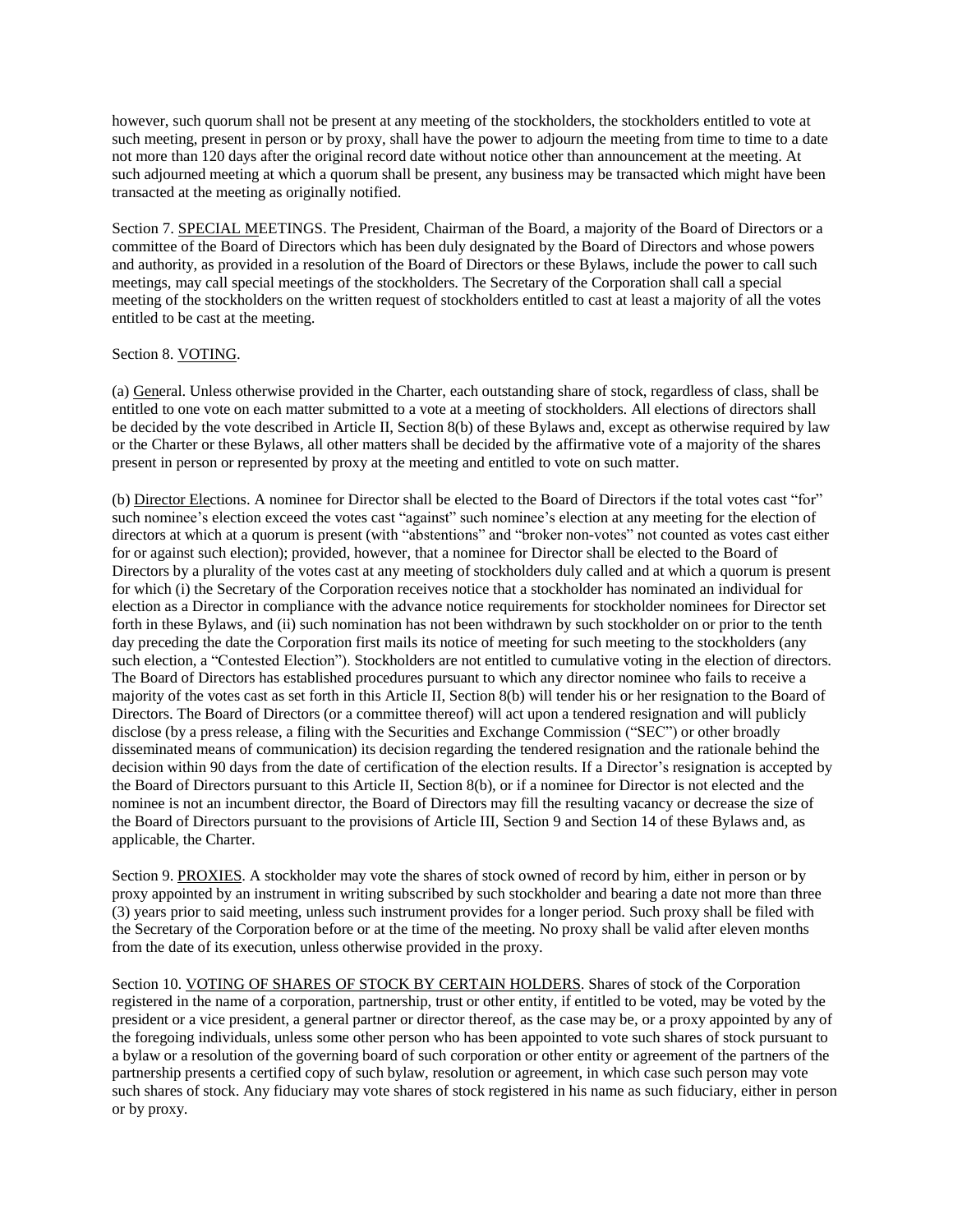The Board of Directors may adopt by resolution a procedure by which a stockholder may certify in writing to the Corporation that any shares of stock registered in the name of the stockholder are held for the account of a specified person other than the stockholder. The resolution shall set forth the class of stockholders who may make the certification, the purpose for which the certification may be made, the form of certification and the information to be contained in it; if the certification is with respect to a record date or closing of the stock transfer books, the time after the record date or closing of the stock transfer books within which the certification must be received by the Corporation; and any other provisions with respect to the procedure which the Board of Directors consider necessary or desirable. On receipt of such certification, the person specified in the certification shall be regarded as, for the purposes set forth in the certification, the stockholder of record of the specified shares of stock in place of the stockholder who makes the certification.

Title 3, Subtitle 7 of the Maryland General Corporation Law (the "MGCL"), or any successor statute, shall not apply to any acquisition by any person of shares of stock of the Corporation.

Section 11. INSPECTORS. At any meeting of stockholders, the chairman of the meeting may, or upon the request of any stockholder shall, appoint one or more persons as inspectors for such meeting. Such inspectors shall ascertain and report the number of shares of stock represented at the meeting based upon their determination of the validity and effect of proxies, count all votes, report the results and perform such other acts as are proper to conduct the election and voting with impartiality and fairness to all the stockholders.

Each report of an inspector shall be in writing and signed by him or by a majority of them if there is more than one inspector acting at such meeting. If there is more than one inspector, the report of a majority shall be the report of the inspectors. The report of the inspector or inspectors on the number of shares of stock represented at the meeting and the results of the voting shall be prima facie evidence thereof.

#### Section 12. NOMINATIONS AND STOCKHOLDER BUSINESS.

#### (a) Annual Meetings of Stockholders.

(1) Nominations of persons for election to the Board of Directors and the proposal of business to be considered by the stockholders may be made at an annual meeting of stockholders: (i) pursuant to the Corporation's notice of meeting; (ii) by or at the direction of the Board of Directors (such nominee, a "Board Nominee"); or (iii) by any stockholder (such nominee, a "Stockholder Nominee") of the Corporation who was a stockholder of record at the time of giving of notice provided for in this Section 12(a), who is entitled to vote at the meeting and who complied with the notice procedures set forth in this Section 12(a).

(2) For nominations or other business to be properly brought before an annual meeting by a stockholder pursuant to clause (iii) of paragraph (a)(1) of this Section 12, the stockholder must have given timely notice thereof in writing to the Secretary of the Corporation. To be timely, a stockholder's notice shall be delivered to the Secretary at the principal executive offices of the Corporation not less than 60 days nor more than 90 days prior to the first anniversary of the preceding year's annual meeting; provided, however, that in the event that the date of the annual meeting is advanced by more than 30 days or delayed by more than 60 days from such anniversary date, notice by the stockholder to be timely must be so delivered not earlier than the 90th day prior to such annual meeting and not later than the close of business on the later of the 60th day prior to such annual meeting or the tenth day following the day on which public announcement of the date of such meeting is first made. Such stockholder's notice shall set forth: (i) as to each Stockholder Nominee all information relating to such person that is required to be disclosed in solicitations of proxies for election of Directors, or is otherwise required, in each case pursuant to Regulation 14A under the Securities Exchange Act of 1934, as amended (the "Exchange Act") (including such person's written consent to being named in the proxy statement as a nominee and to serving as a Director if elected); (ii) as to any other business that the stockholder proposes to bring before the meeting, a brief description of the business desired to be brought before the meeting, the reasons for conducting such business at the meeting and any material interest in such business of such stockholder and of the beneficial owner, if any, on whose behalf the proposal is made; and (iii) as to the stockholder giving the notice and the beneficial owner, if any, on whose behalf the nomination or proposal is made, (y) the name and address of such stockholder, as they appear on the Corporation's books, and of such beneficial owner and (z) the number of each class of shares of stock of the Corporation which are owned beneficially and of record by such stockholder and such beneficial owner.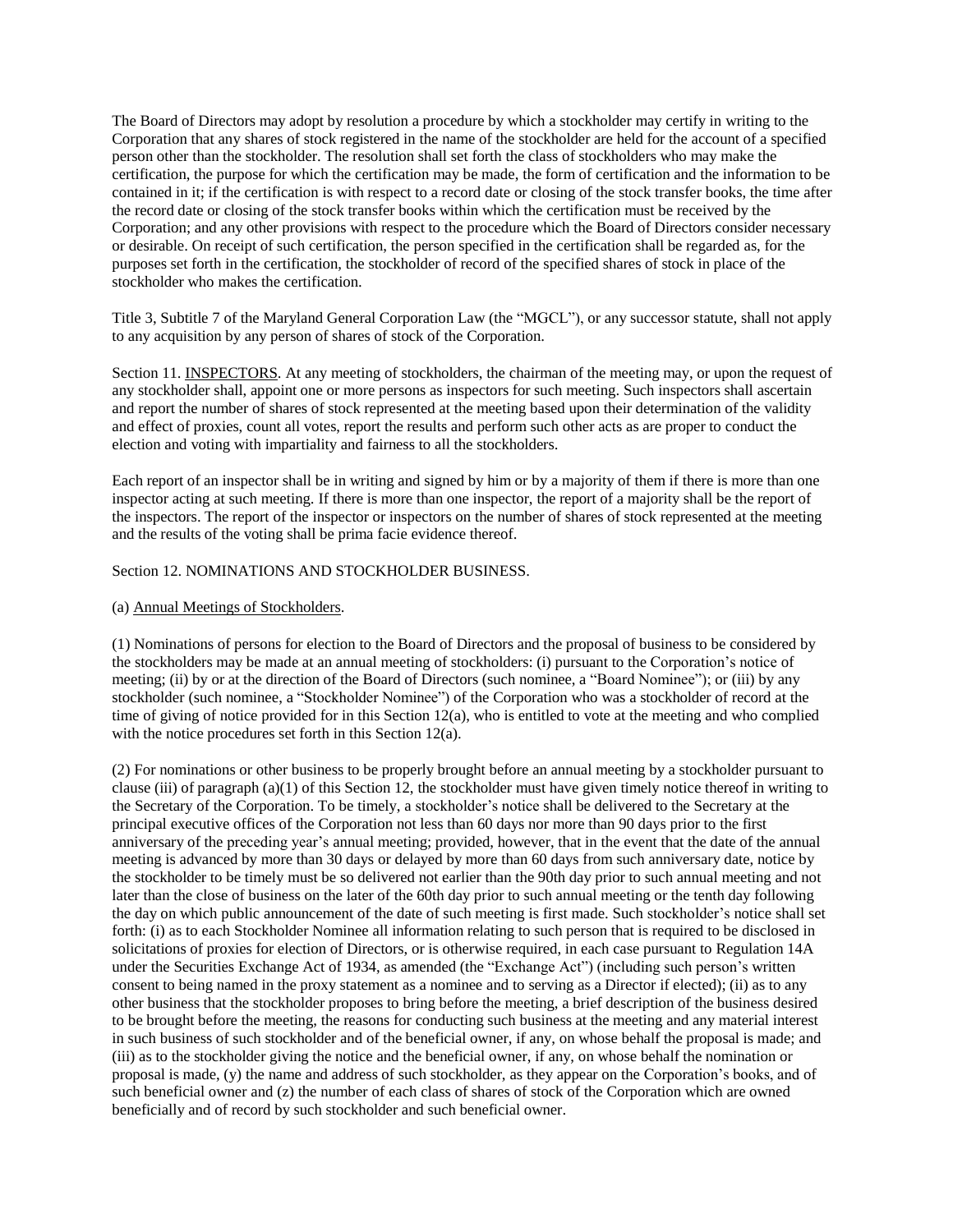(3) Notwithstanding anything in the second sentence of paragraph (a)(2) of this Section 12 to the contrary, in the event that the number of Directors to be elected to the Board of Directors is increased and there is no public announcement naming all of the nominees for Director or specifying the size of the increased Board of Directors made by the Corporation at least 70 days prior to the first anniversary of the preceding year's annual meeting, a stockholder's notice required by this Section 12(a) shall also be considered timely, but only with respect to nominees for any new positions created by such increase, if it shall be delivered to the Secretary at the principal executive offices of the Corporation not later than the close of business on the tenth day following the day on which such public announcement is first made by the Corporation.

(b) Proxy Access. The Corporation shall include in its proxy statement for any annual meeting of stockholders the name, together with the Required Information (defined below), of any Stockholder Nominee identified in a timely notice that satisfies Section 12(a) of this Article II delivered by one or more stockholders who at the time the request is delivered satisfy, or are acting on behalf of persons who satisfy the ownership and other requirements of both Sections 12(a) and 12(b) of this Article II (such stockholder or stockholders, and any person on whose behalf they are acting, the "Eligible Stockholder"), and who expressly elects at the time of providing the notice required by this Article II to have its nominee included in the Corporation's proxy materials pursuant to this Article II Section 12(b).

(1) For purposes of this Article II, Section 12(b), the "Required Information" that the Corporation will include in its proxy statement is (i) the information concerning the Stockholder Nominee and the Eligible Stockholder that, as determined by the Corporation, is required to be disclosed in a proxy statement filed pursuant to the proxy rules of the SEC, and (ii) if the Eligible Stockholder so elects, a Statement (defined below).

(2) The Corporation shall not be required to include a Stockholder Nominee in its proxy materials for any meeting of stockholders for which (i) the Secretary receives a notice that the Eligible Stockholder has nominated a person for election to the Board of Directors pursuant to the notice requirements set forth in Article II Section 12(a) and (ii) the Eligible Stockholder does not expressly elect at the time of providing the notice to have its nominee included in the Corporation's proxy materials pursuant to this Article II, Section 12(b).

(3) The number of Stockholder Nominees (including Stockholder Nominees that were submitted by an Eligible Stockholder for inclusion in the Corporation's proxy materials pursuant to this Article II Section 12(b) but either are subsequently withdrawn or that the Board of Directors decides to nominate as Board Nominees) appearing in the Corporation's proxy materials with respect to a meeting of stockholders shall not exceed twenty-five percent (25%) of the number of directors in office as of the last day on which notice of a nomination may be delivered pursuant to Article II Section 12(a) (the "Final Proxy Access Nomination Date"), or if such amount is not a whole number, the closest whole number below twenty-five percent (25%), but not less than two (2). In the event that the number of Stockholder Nominees submitted by Eligible Stockholders pursuant to this Article II Section 12(b) exceeds this maximum number, each Eligible Stockholder shall select one Stockholder Nominee for inclusion in the Corporation's proxy materials until the maximum number is reached, going in the order of the amount (largest to smallest) of shares of the Corporation's capital stock each Eligible Stockholder disclosed as owned in the written notice of the nomination submitted to the Corporation, unless such disclosure was overstated as determined by the Corporation in good faith, in which case the lower amount shall be used. If the maximum number is not reached after each Eligible Stockholder has selected one Stockholder Nominee, this selection process shall continue as many times as necessary, following the same order each time, until the maximum number is reached.

(4) An Eligible Stockholder must have owned (as defined below) three percent (3%) or more of the Corporation's outstanding capital stock continuously for at least three (3) years (the "Required Shares") as of both the date the written notice of the nomination is delivered to or mailed and received by the Corporation in accordance with Article II Section 12(b) and the record date for determining stockholders entitled to vote at the meeting and must continue to own the Required Shares through the meeting date. For purposes of satisfying the foregoing ownership requirement under this Section 12(a), (i) the shares of common stock owned by one or more stockholders, or by the person or persons who own shares of the Corporation's common stock and on whose behalf any stockholder is acting, may be aggregated, provided that the number of stockholders and other persons whose ownership of shares is aggregated for such purpose shall not exceed twenty (20), and (ii) a group of funds under common management and investment control shall be treated as one stockholder or person for this purpose. Within the time period specified in Article II Section 12(a) for providing notice of a nomination, an Eligible Stockholder must provide the following information in writing to the Secretary (in addition to the information required to be provided by Article II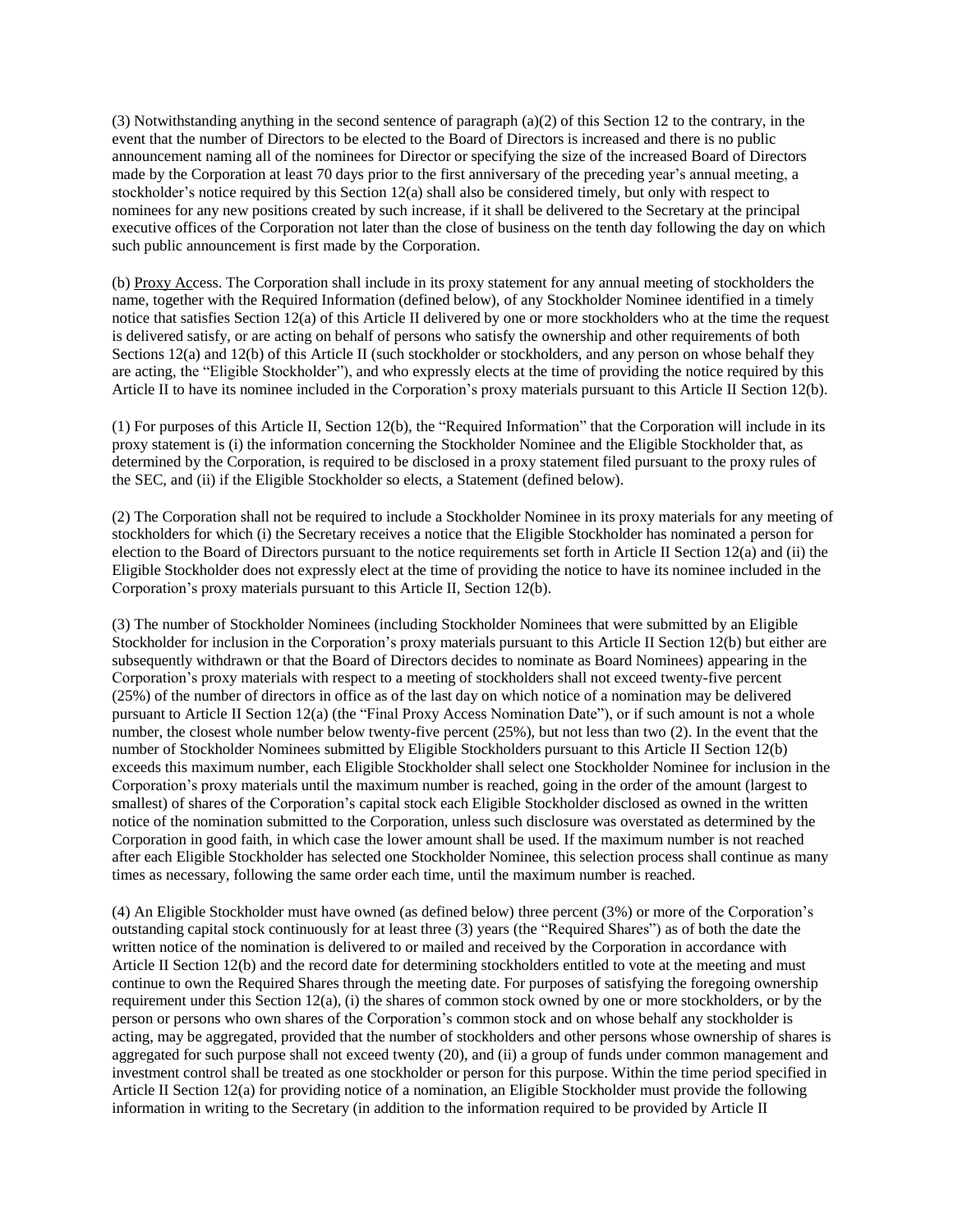Section 12(a)): (i) one or more written statements from the record holder of the shares (and from each intermediary through which the shares are or have been held during the requisite three-year holding period) verifying that, as of a date within seven calendar days prior to the date the written notice of the nomination is delivered to or mailed and received by the Corporation, the Eligible Stockholder owns, and has owned continuously for the preceding three (3) years, the Required Shares, and the Eligible Stockholder's agreement to provide, within five business days after the record date for the meeting, written statements from the record holder and intermediaries verifying the Eligible Stockholder's continuous ownership of the Required Shares through the record date, (ii) the written consent of each Stockholder Nominee to be named in the proxy statement as a nominee and to serving as a director if elected, (iii) a copy of the Schedule 14N that has been filed with the SEC as required by Rule 14a-18 under the Exchange Act, as may be amended, (iv) a representation that the Eligible Stockholder (including each member of any group of stockholders that together is an Eligible Stockholder hereunder) (A) acquired the Required Shares in the ordinary course of business and not with the intent to change or influence control at the Corporation, and does not presently have such intent, (B) has not nominated and will not nominate for election to the Board of Directors at the meeting any person other than the Stockholder Nominee(s) being nominated pursuant to this Article II Section 12(b), (C) has not engaged and will not engage in, and has not and will not be, a "participant" in another person's "solicitation" within the meaning of Rule 14a-1(l) under the Exchange Act in support of the election of any individual as a director at the meeting other than its Stockholder Nominee or a Board Nominee, (D) will not distribute to any stockholder any form of proxy for the meeting other than the form distributed by the Corporation, (E) intends to continue to own the Required Shares through the date of the meeting, and (F) will provide facts, statements and other information in all communications with the Corporation and its stockholders that are or will be true and correct in all material respects and do not and will not omit to state a material fact necessary in order to make the statements made, in light of the circumstances under which they were made, not misleading, and (v) an undertaking that the Eligible Stockholder agrees to (A) assume all liability stemming from any legal or regulatory violation arising out of the Eligible Stockholder's communications with the Corporation's stockholders or out of the information that the Eligible Stockholder provided to the Corporation, (B) indemnify and hold harmless the Corporation and each of its directors, officers and employees individually against any liability, loss or damages in connection with any threatened or pending action, suit or proceeding, whether legal, administrative or investigative, against the Corporation or any of its directors, officers or employees arising out of any nomination submitted by the Eligible Stockholder pursuant to this Article II Section 12(b), (C) file with the SEC all soliciting and other materials as required under paragraph 9 of Section 12(b) of this Article II, and (D) comply with all other applicable laws, rules, regulations and listing standards with respect to any solicitation in connection with the meeting. The inspector of elections shall not give effect to the Eligible Stockholder's votes with respect to the election of directors if the Eligible Stockholder does not comply with each of the representations in clause (iv) above.

(5) For purposes of this Article II Section 12(b), an Eligible Stockholder shall be deemed to "own" only those outstanding shares of the Corporation's capital stock as to which the stockholder possesses both (i) the full voting and investment rights pertaining to the shares and (ii) the full economic interest in (including the opportunity for profit and risk of loss on) such shares; provided that the number of shares calculated in accordance with clauses (i) and (ii) shall not include any shares (x) sold by such stockholder or any of its affiliates in any transaction that has not been settled or closed, (y) borrowed by such stockholder or any of its affiliates for any purposes or purchased by such stockholder or any of its affiliates pursuant to an agreement to resell or (z) subject to any option, warrant, forward contract, swap, contract of sale, other derivative or similar agreement entered into by such stockholder or any of its affiliates, whether any such instrument or agreement is to be settled with shares or with cash based on the notional amount or value of outstanding shares of the Corporation's capital stock, in any such case which instrument or agreement has, or is intended to have, the purpose or effect of  $(1)$  reducing in any manner, to any extent or at any time in the future, such stockholder's or affiliates' full right to vote or direct the voting of any such shares, and/or (2) hedging, offsetting or altering to any degree gain or loss arising from the full economic ownership of such shares by such stockholder or affiliate. A stockholder shall "own" shares held in the name of a nominee or other intermediary so long as the stockholder retains the right to instruct how the shares are voted with respect to the election of directors and possesses the full economic interest in the shares. A stockholder's ownership of shares shall be deemed to continue during any period in which the stockholder has delegated any voting power by means of a proxy, power of attorney or other instrument or arrangement that is revocable at any time by the stockholder. A person's ownership of shares shall be deemed to continue during any period in which (i) the person has loaned such shares, provided that the person has the power to recall such loaned shares on three (3) business days' notice; or (ii) the person has delegated any voting power by means of a proxy, power of attorney or other instrument or arrangement that is revocable at any time by the person. Whether outstanding shares of the Corporation's capital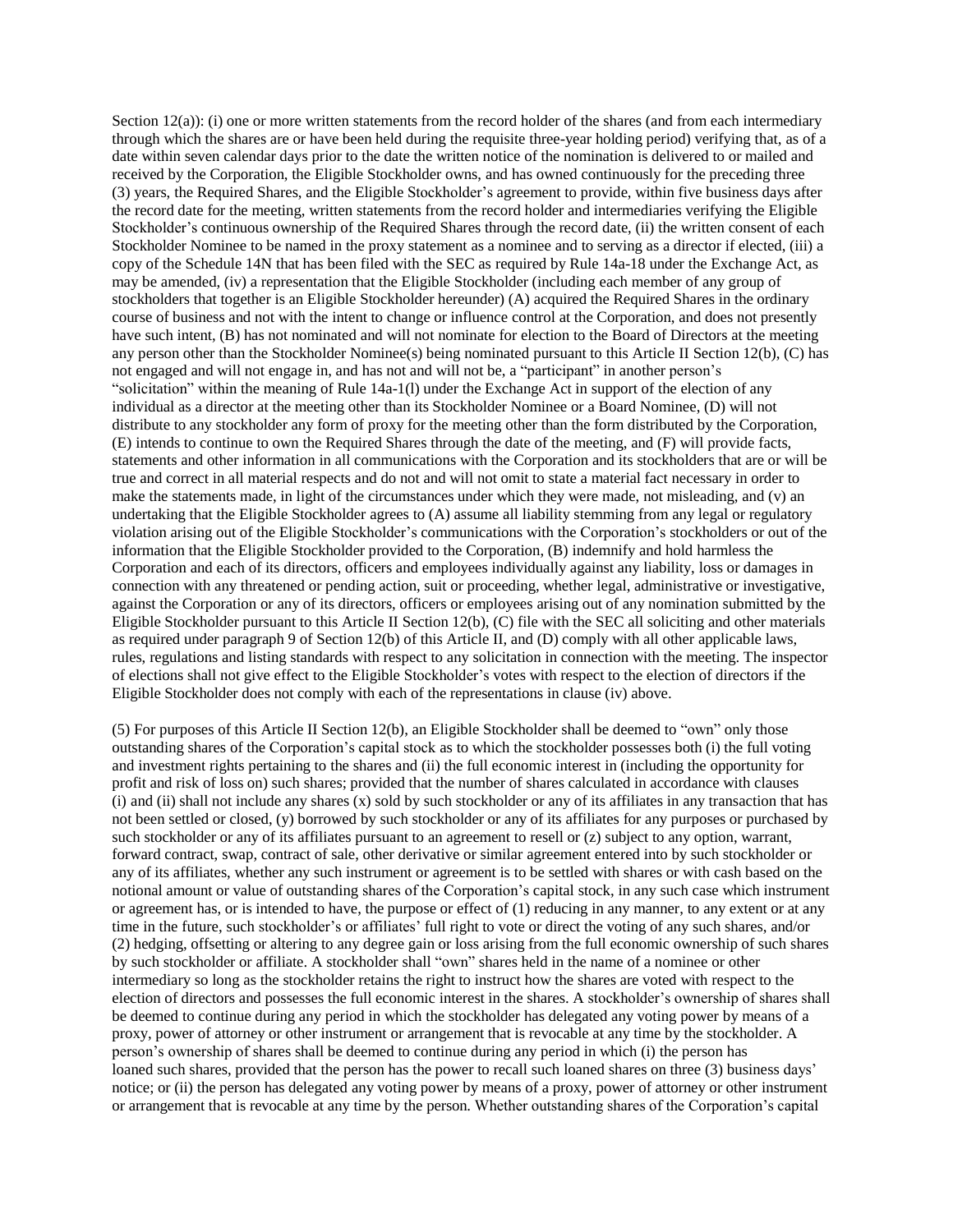stock are "owned" for these purposes shall be determined by the Board of Directors, which determination shall be conclusive and binding on the Corporation and its stockholders. For purposes of this Article II Section 12(b), the term "affiliate" shall have the meaning ascribed thereto in the regulations promulgated under the Exchange Act.

(6) The Eligible Stockholder may provide to the Secretary, within the time period specified in Article II Section 12(a) for providing notice of a nomination, a written statement for inclusion in the Corporation's proxy statement for the meeting, not to exceed 500 words, in support of the Stockholder Nominee's candidacy (the "Statement"). Notwithstanding anything to the contrary contained in this Article II, the Corporation may omit from its proxy materials any information or Statement that it believes would violate any applicable law, rule, regulation or listing standard.

(7) The Corporation shall not be required to include, pursuant to this Article II Section 12(b), a Stockholder Nominee in its proxy materials (i) for any meeting for which the Secretary receives a notice that the Eligible Stockholder or any other stockholder has nominated a Stockholder Nominee for election to the board of directors pursuant to the requirements of Article II Section 12(a) and does not expressly elect at the time of providing the notice to have its nominee included in the Corporation's proxy materials pursuant to this Article II Section 12(d), (ii) if the Eligible Stockholder who has nominated such Stockholder Nominee has engaged in or is currently engaged in, or has been or is a "participant" in another person's, "solicitation" within the meaning of Rule 14a-1(l) under the Exchange Act in support of the election of any individual as a director at the meeting other than its Stockholder Nominee(s) or a Board Nominee, (iii) who is not independent, as determined by the Board of Directors, under applicable listing standards, any applicable rules of the SEC and any publicly disclosed standards used by the Board of Directors in determining the independence of the Corporation's directors, (iv) whose election as a member of the Board of Directors would cause the Corporation to be in violation of these Bylaws, the Corporation's certificate of incorporation, the listing standards of the principal exchange upon which the Corporation's capital stock is traded, or any applicable state or federal law, rule or regulation, (v) who is or has been, within the past three (3) years, an officer or director of a competitor, as defined in Section 8 of the Clayton Antitrust Act of 1914, (vi) who is a named subject of a pending criminal proceeding (excluding traffic violations and other minor offenses) or has been convicted in such a criminal proceeding within the past ten years, (vii) who is subject to any order of the type specified in Rule 506(d) of Regulation D promulgated under the Securities Act of 1933, as amended, (viii) if such Stockholder Nominee or the applicable Eligible Stockholder shall have provided information to the Corporation in respect to such nomination that was untrue in any material respect or omitted to state a material fact necessary in order to make the statement made, in light of the circumstances under which they were made, not misleading, as determined by the Board of Directors, or (ix) if the Eligible Stockholder or applicable Stockholder Nominee otherwise contravenes any of the agreements or representations made by such Eligible Stockholder or Stockholder Nominee or fails to comply with its obligations pursuant to this Article II.

(8) Notwithstanding anything to the contrary set forth herein, the Board of Directors or the person presiding at the meeting shall declare a nomination by an Eligible Stockholder to be invalid, and such nomination shall be disregarded notwithstanding that proxies in respect of such vote may have been received by the Corporation, if (i) the Stockholder Nominee(s) and/or the applicable Eligible Stockholder shall have breached its or their obligations, agreements or representations under this Article II, as determined by the Board of Directors or the person presiding at the meeting, or (ii) the Eligible Stockholder (or a qualified representative thereof) does not appear at the meeting to present any nomination pursuant to this Article II Section 12(b).

(9) The Eligible Stockholder (including any person who owns shares that constitute part of the Eligible Stockholder's ownership for purposes of satisfying paragraph 5 of Section 12(b) of this Article II) shall file with the SEC any solicitation or other communication with the Corporation's stockholders relating to the meeting at which the Stockholder Nominee will be nominated, regardless of whether any such filing is required under Regulation 14A of the Exchange Act or whether any exemption from filing is available for such solicitation or other communication under Regulation 14A of the Exchange Act.

(10) No person may be a member of more than one group of persons constituting an Eligible Stockholder under this Article II Section 12(b).

(11) Any Stockholder Nominee who is included in the Corporation's proxy materials for a particular meeting of stockholders but either (i) withdraws from or becomes ineligible or unavailable for election at the meeting, or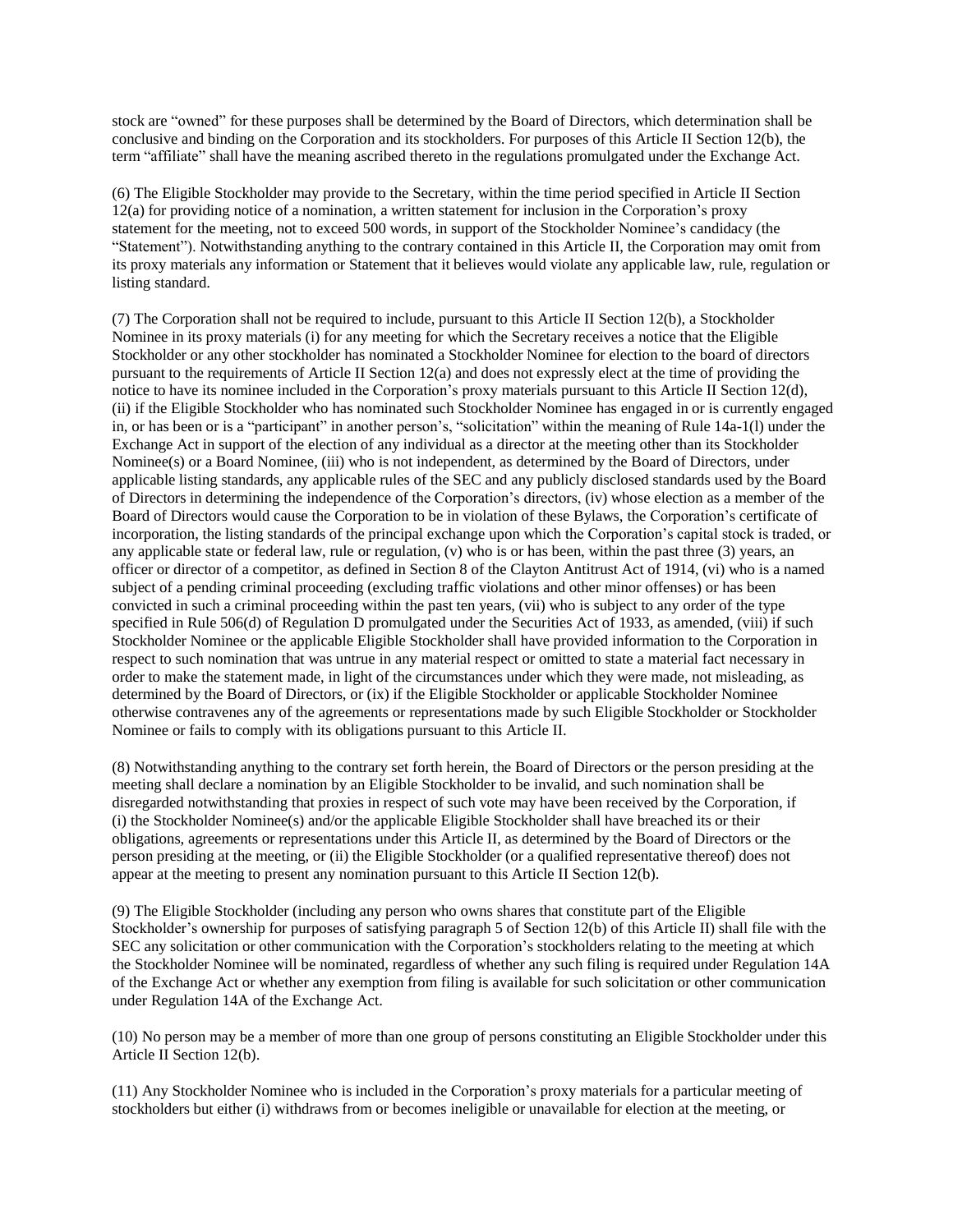(ii) does not receive at least twenty (20%) of the votes cast in favor of the Stockholder Nominee's election, shall be ineligible to be a Stockholder Nominee pursuant to this Article II Section 12(b) for the next annual meeting of stockholders following the meeting for which the Stockholder Nominee has been nominated for election.

(c) Special Meetings of Stockholders. Only such business shall be conducted at a special meeting of stockholders as shall have been brought before the meeting pursuant to the Corporation's notice of meeting. Nominations of persons for election to the Board of Directors may be made at a special meeting of stockholders at which Directors are to be elected: (i) pursuant to the Corporation's notice of meeting; (ii) by or at the direction of the Board of Directors; or (iii) provided that the Board of Directors has determined that Directors shall be elected at such special meeting, by any stockholder of the Corporation who was a stockholder of record at the time of giving of notice provided for in this Section 12(c), who is entitled to vote at the meeting and who complied with the notice procedures set forth in this Section 12(c). In the event the Corporation calls a special meeting of stockholders for the purpose of electing one or more Directors to the Board of Directors, any such stockholder may nominate a person or persons (as the case may be) for election to such position as specified in the Corporation's notice of meeting, if the stockholder's notice containing the information required by paragraph (a)(2) of this Section 12 shall be delivered to the Secretary at the principal executive offices of the Corporation not earlier than the 90th day prior to such special meeting and not later than the close of business on the later of the 60th day prior to such special meeting or the tenth day following the day on which public announcement is first made of the date of the special meeting and of the nominees proposed by the Board of Directors to be elected at such meeting.

## (d) General.

(1) Only such persons who are nominated in accordance with the procedures set forth in this Section 12 shall be eligible to serve as Directors, and only such business shall be conducted at a meeting of stockholders as shall have been brought before the meeting in accordance with the procedures set forth in this Section 12. The presiding officer of the meeting shall have the power and duty to determine whether a nomination or any business proposed to be brought before the meeting was made in accordance with the procedures set forth in this Section 12 and, if any proposed nomination or business is not in compliance with this Section 12, to declare that such defective nomination or proposal be disregarded.

(2) For purposes of this Section 12, "public announcement" shall mean disclosure in a press release reported by the Dow Jones News Service, Associated Press or comparable news service or in a document publicly filed by the Corporation with the SEC pursuant to Sections 12, 14 or 15(d) of the Exchange Act.

(3) Notwithstanding the foregoing provisions of this Section 12, a stockholder shall also comply with all applicable requirements of state law and of the Exchange Act and the rules and regulations thereunder with respect to the matters set forth in this Section 12. Nothing in this Section 12 shall be deemed to affect any rights of stockholders to request inclusion of proposals in the Corporation's proxy statement pursuant to Rule 14a-8 under the Exchange Act.

Section 13. VOTING BY BALLOT. Voting on any question or in any election may be viva voce unless the presiding officer shall order or any stockholder shall demand that voting be by ballot.

#### **ARTICLE III. BOARD OF DIRECTORS**

Section 1. GENERAL POWERS; QUALIFICATIONS; DIRECTORS HOLDING OVER. The business and affairs of the Corporation shall be managed under the direction of its Board of Directors. A Director shall be an individual at least 21 years of age who is not under legal disability. Unless otherwise agreed between the Corporation and the Director, each individual Director may engage in other business activities of the type conducted by the Corporation and is not required to present to the Corporation investment opportunities presented to such Director (other than those presented to such Director in his capacity as a Director of the Corporation) even though the investment opportunities may be within the scope of the Corporation's investment policies. In case of failure to elect Directors at an annual meeting of the stockholders, the Directors holding over shall continue to direct the management of the business and affairs of the Corporation until their successors are elected and qualify.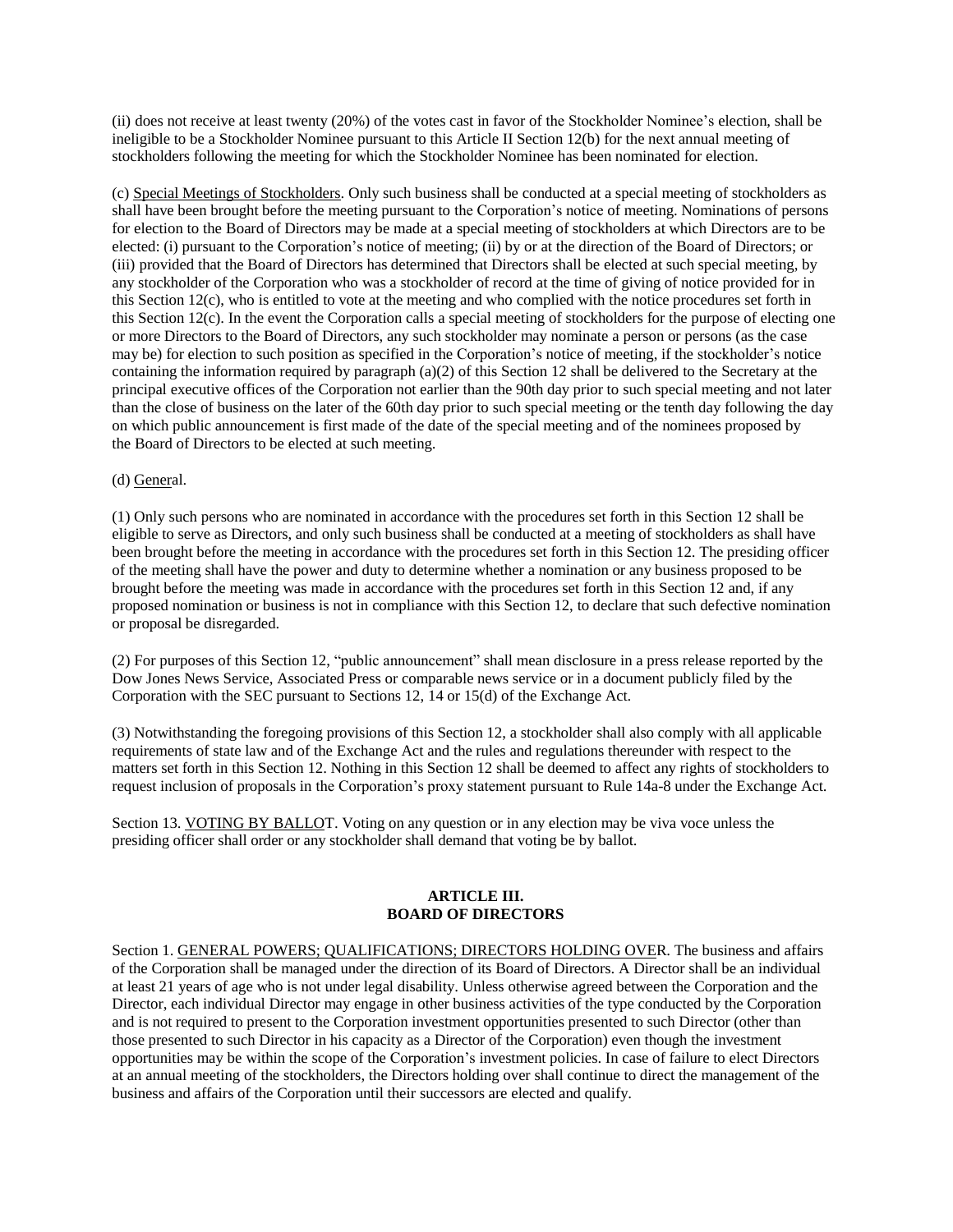Section 2. ANNUAL AND REGULAR MEETINGS. An annual meeting of the Directors shall be held immediately after and at the same place as the annual meeting of stockholders, with no notice other than this Bylaw provision being necessary. The Directors may provide, by resolution, the time and place, either within or without the State of Maryland, for the holding of regular meetings of the Directors without other notice than such resolution.

Section 3. SPECIAL MEETINGS. Special meetings of the Directors may be called by or at the request of the Chairman of the Board, the Chief Executive Officer or the President or by a majority of the Directors then in office. The person or persons authorized to call special meetings of the Directors may fix any place, either within or without the State of Maryland, as the place for holding any special meeting of the Directors called by them.

Section 4. NOTICE. Notice of any special meeting shall be given by written notice delivered personally or by telephone or by electronic mail or facsimile or by mail (by regular mail or established overnight courier) to each Director at his business or residence address. Personally delivered notices or notices delivered by electronic mail or facsimile shall be given at least two (2) days prior to the meeting. Notice by mail shall be given at least five days prior to the meeting. Telephonic notice shall be given at least 24 hours prior to the meeting. If mailed, such notice shall be deemed to be given when deposited in the United States mail or with the courier service properly addressed, with postage or mailing expense thereon prepaid. If given by electronic mail, such notice shall be deemed to be given when sent. If given by facsimile, such notice shall be deemed to be given when the Corporation receives confirmation by the sending facsimile machine that the facsimile has been received. Telephone notice shall be deemed given when the Director is personally given such notice in a telephone call to which he is a party.

Neither the business to be transacted at, nor the purpose of, any annual, regular or special meeting of the Directors need be stated in the notice, unless specifically required by statute or these Bylaws.

Section 5. QUORUM. Except as provided in subsection (b) of Section 6, a majority of the entire Board of Directors shall constitute a quorum for transaction of business at any meeting of the Board of Directors, provided that, if less than a majority of such Directors are present at said meeting, a majority of the Directors present may adjourn the meeting from time to time without further notice, and provided further that if, pursuant to the Charter or these Bylaws, the vote of a majority of a particular group of Directors is required for action, a quorum must also include a majority of such group.

The Directors present at a meeting which has been duly called and convened may continue to transact business until adjournment, notwithstanding the withdrawal of enough Directors to leave less than a quorum.

#### Section 6. VOTING.

(a) Except as provided in subsection (b) of this Section 6, the action of the majority of the Board of Directors present at a meeting at which a quorum is present shall be the action of the Directors, unless the concurrence of a greater proportion is required for such action by the Charter, these Bylaws or applicable statute.

(b) Notwithstanding the foregoing, two-thirds (2/3) of the Directors then in office shall be necessary to constitute a quorum to approve the actions set forth below in clauses (1) through (3), and such action shall not be effective unless approved by two-thirds  $(2/3)$  of the Directors then in office. Such action includes:

(1) A Change in Control (as hereinafter defined) of the Corporation;

#### (2) Any amendment to the Charter or these Bylaws; and

(3) Acquisitions, dispositions or financings of assets by the Corporation in excess of twenty-five (25%) of Total Market Capitalization (as hereinafter defined) whether by merger, purchase, sale or otherwise. The value of the assets of the Corporation for the purpose of determining whether such assets constitute in excess of twenty-five (25%) of Total Market Capitalization shall be the book value of such assets as reflected in the Corporation's most recent fiscal year- end consolidation balance sheet at the time the determination is being made or, if materially different and the transaction involves (A) an acquisition or disposition, the amount of the consideration involved in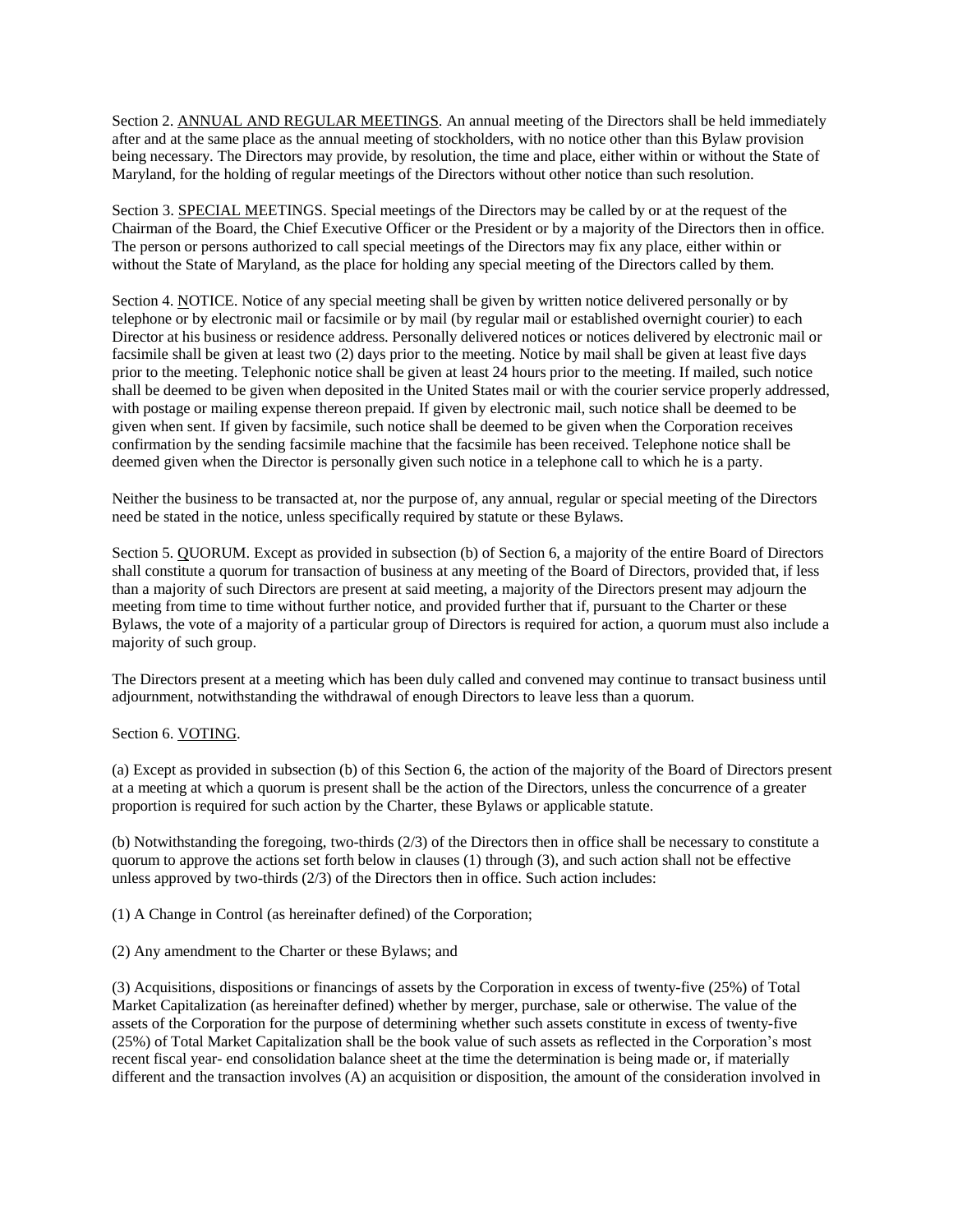such acquisition or disposition or (B) a financing, the value of assets being financed as reflected in the financing transaction.

For purposes of this Section 6(b):

(A) The term "Change in Control" of the Corporation shall mean any transaction or series of transactions (whether by purchase of existing Common Stock, issuance of Common Stock, merger, consolidation or otherwise) the result of which is that either: (i) any Person or Group becomes the Beneficial Owner, directly or indirectly, of twenty percent (20%) or more of the total voting power in the aggregate of all classes of Capital Stock of the Corporation then outstanding normally entitled to vote in the election of Directors of the Corporation (or any surviving entity); or (ii) the Beneficial Owners of the Capital Stock of the Corporation normally entitled to vote in the election of Directors immediately prior to the transaction beneficially own less than eighty percent (80%) of the total voting power in the aggregate of all classes of Capital Stock of the Corporation then outstanding normally entitled to vote in the election of Directors of the Corporation (or any surviving entity) immediately after such transaction.

(B) The term "Person" as used herein shall have the same meaning as such term has for purposes of Sections 13(d) and 14(d) of the Exchange Act.

(C) The term "Group" has used herein shall have the same meaning as such term has for purposes of Sections 13(d) and 14(d) of the Exchange Act.

(D) The term "Beneficial Owner" as used herein shall have the same meaning as such term has for purposes of Rule 13d-3 promulgated under the Exchange Act, except that a Person shall be deemed to have beneficial ownership of all shares of stock that a Person has the right to acquire, whether or not such right is immediately exercisable.

(E) The term "Total Market Capitalization" shall mean the sum of: (i) the Market Value (as hereinafter defined) of the then outstanding Common Stock and Preferred Stock; and (ii) the total principal amount of indebtedness of the Corporation as reflected in the Corporation's most recent fiscal year-end consolidation balance sheet existing at the time the Board of Directors would be required to approve a transaction set forth in subparagraph (3) of this Section  $6(b)$ .

(F) The term "Market Value" with respect to Common Stock shall mean the average of the daily market price for the ten (10) consecutive trading days immediately prior to the date beginning fifteen (15) days before the Directors would be required to approve a transaction set forth in subparagraph (3) of this Section 6(b). The market price for each such trading date shall be the last reported sales price of such stock reported on the New York Stock Exchange on the trading day immediately preceding the relevant date, or if such stock is not then traded on the New York Stock Exchange, the last reported sales price of such stock on the trading day immediately preceding the relevant dat e as reported on any exchange or quotation system over which such stock may be traded, or if such stock is not then traded over any exchange or quotation system, then the market price of such stock on the relevant date as determined in good faith by the Board of Directors of the Corporation.

Section 7. TELEPHONE MEETINGS. Directors may participate in a meeting by means of a conference telephone or similar communications equipment if all persons participating in the meeting can hear each other at the same time. Participation in a meeting by these means shall constitute presence in person at the meeting.

Section 8. INFORMAL ACTION BY DIRECTORS. Any action required or permitted to be taken at any meeting of the Board of Directors may be taken without a meeting, if a consent in writing to such action is signed by each Director and such written consent is filed with the minutes of proceedings of the Board of Directors.

Section 9. VACANCIES. If for any reason any or all of the Directors cease to be Directors, such event shall not terminate the Corporation or affect these Bylaws or the powers of the remaining Directors hereunder (even if fewer than three (3) Directors remain). Any vacancy (including a vacancy created by an increase in the number of Directors) shall be filled, at any regular meeting or at any special meeting called for that purpose, by a majority of the Board of Directors. Any individual so elected as a Director shall hold office until the next annual meeting of stockholders and until his successor is elected and qualifies. Notwithstanding the foregoing, the stockholders may elect a successor to fill a vacancy which results from the removal of a Director.

Section 10. COMPENSATION. Directors shall not receive any stated salary for their services as Directors but, by resolution of the Board of Directors, may receive cash compensation or a fixed sum of Common Stock (or options to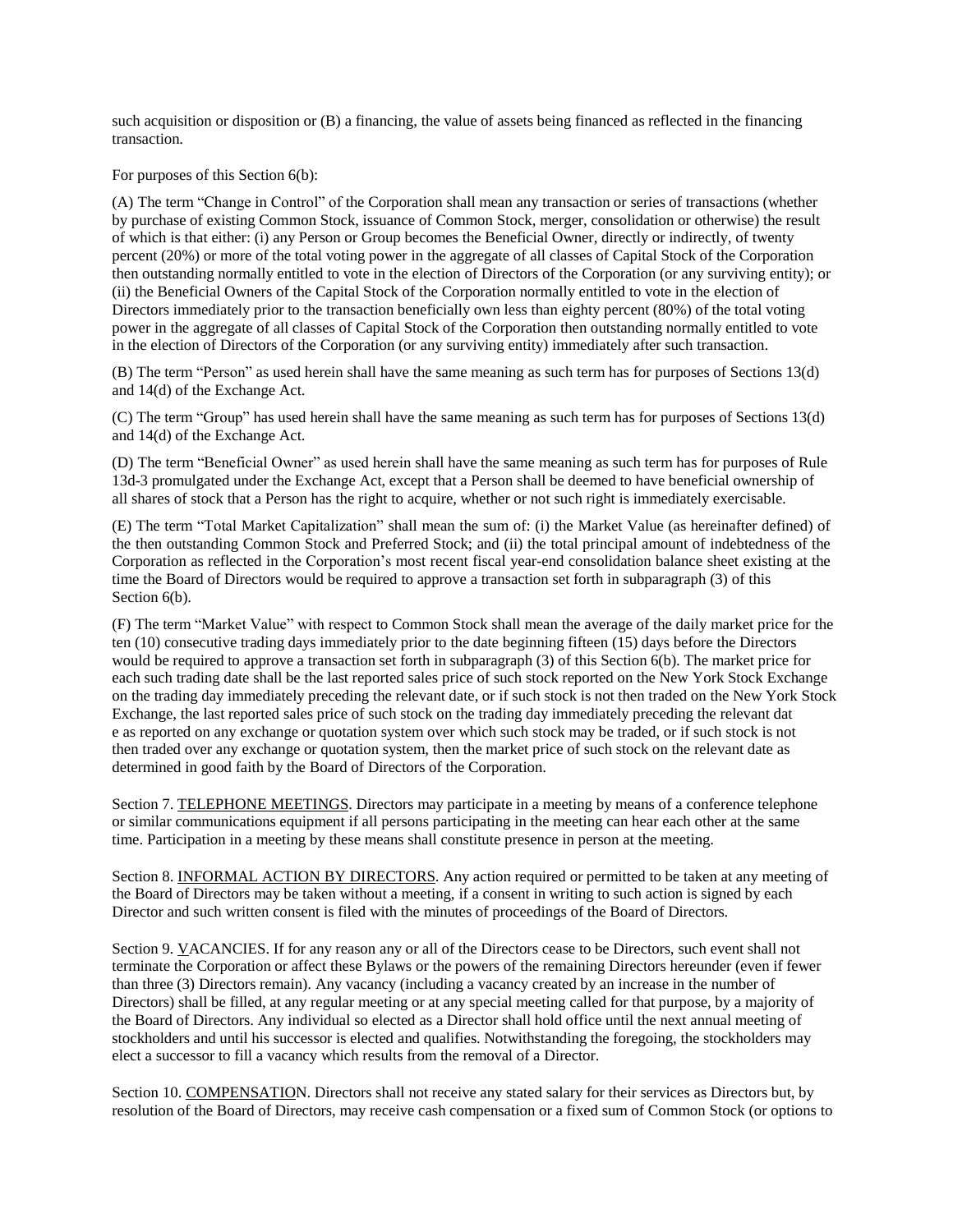purchase Common Stock) of the Corporation for any service or activity they performed or engaged in as Directors. By resolution of the Board of Directors, Directors may receive a fee for and may be reimbursed for expenses, if any, in connection with attendance, at each annual, regular or special meeting of the Board of Directors or of any committee thereof; and for their expenses, if any, in connection with each property visit and any other service or activity performed or engaged in as Directors; but nothing herein contained shall be construed to preclude any Directors from serving the Corporation in any other capacity and receiving compensation therefor.

Section 11. REMOVAL OF DIRECTORS. The stockholders may, at any time, remove any Director in the manner provided in the Charter.

Section 12. LOSS OF DEPOSITS. No Director shall be liable for any loss which may occur by reason of the failure of the bank, trust company, savings and loan association, or other institution with whom moneys or shares of stock have been deposited.

Section 13. SURETY BONDS. Unless required by law, no Director shall be obligated to give any bond or surety or other security for the performance of any of his duties.

Section 14. NUMBER, TENURE AND QUALIFICATIONS. The number of Directors of the Corporation shall not be less than three (3) nor more than sixteen (16), as determined from time to time by resolution adopted by a majority of the Board of Directors. Directors need not be stockholders of the Corporation.

## **ARTICLE IV. COMMITTEES OF BOARD OF DIRECTORS**

Section 1. GENERAL. The Board of Directors may, by resolution passed by a majority of the whole board, designate one or more committees, each such committee to consist of one or more of the Directors of the Corporation. The Board of Directors may designate one or more Directors as alternate members of any committee, who may replace any absent or disqualified member at any meeting of the committee. Any such committee, to the extent provided in the resolution of the Board of Directors shall have and may exercise all the powers and authority of the Board of Directors in the management of the business and affairs of the Corporation, and may authorize the seal of the Corporation to be affixed to all papers which may require it; but no such committee shall have the power or authority in reference to: (i) authorize dividends on stock (except that, if the Board of Directors has given general authorization for dividends on stock providing for or establishing a method for determining the amount of the dividend, a committee may, in accordance with the general authorization set the amount and other terms of the dividend); (ii) authorize the issuance of stock (except that, if the Board of Directors has given general authorization for the issuance of stock providing for or establishing a method or procedure for determining the maximum number of shares to be issued, a committee may, in accordance with the general authorization or any stock option or other plan or program adopted by the Board, authorize or fix the terms of stock subject to classification or reclassification and the terms on which any stock may be issued); (iii) recommend to the stockholders any action which requires stockholder approval; (iv) amend the Bylaws; or (v) approve any merger or share exchange which does not require stockholder approval.

Section 2. COMMITTEES. The Board of Directors shall appoint such committees as it may deem advisable and as may be required pursuant to such rules and regulations as are applicable to the Corporation, including, but not limited to, the rules and regulations of the SEC and the rules of the New York Stock Exchange (or such other exchange as the Corporation's securities may then be listed), and as are otherwise permitted by law. The specific authority and members of any such committees shall be designated by the resolution of the Board of Directors, provided that the authority granted and the qualifications of members appointed are consistent with and comply with the provisions of all rules and regulations applicable to the Corporation, including, but not limited to, the rules and regulations of the SEC and the rules of the New York Stock Exchange (or such other exchange as the Corporation's securities may then be listed).

Section 3. RECORDS OF COMMITTEE MEETINGS. Each committee shall keep regular minutes of its meetings and report the same to the Board of Directors when required. The presence of a majority of the total membership of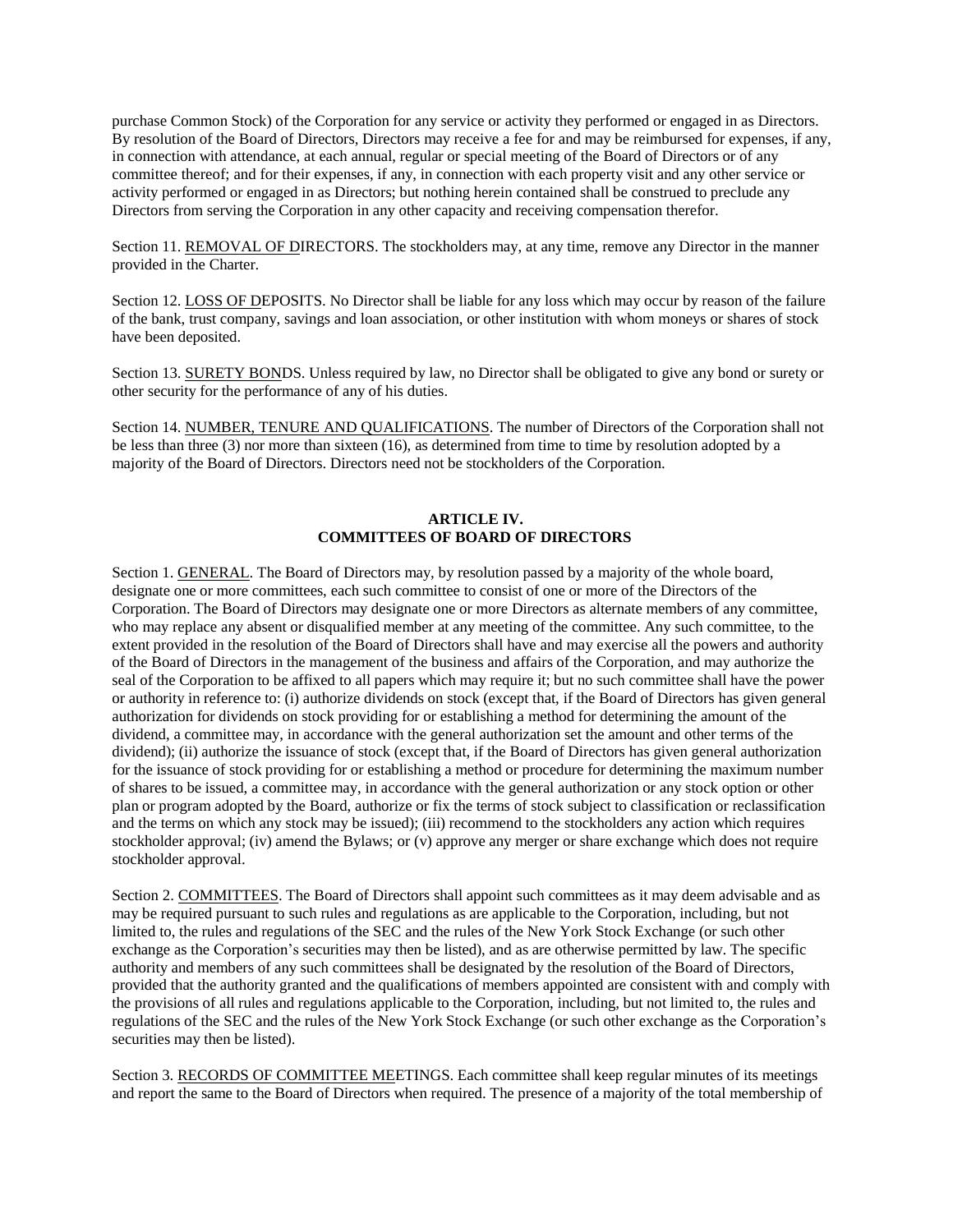any committee shall constitute a quorum for the transaction of business at any meeting of such committee and the act of a majority of those present shall be necessary and sufficient for the taking of any action at such meeting.

## **ARTICLE V. OFFICERS**

Section 1. GENERAL PROVISIONS. The officers of the Corporation may consist of a Chairman of the Board, a Vice Chairman of the Board, a Chief Executive Officer, a President, one or more Vice Presidents, a Treasurer, one or more assistant treasurers, a Secretary, and one or more assistant secretaries. In addition, the Board of Directors may from time to time appoint such other officers with such powers and duties as they shall deem necessary or desirable. The officers of the Corporation shall be elected annually by the Board of Directors at the first meeting of the Board of Directors held after each annual meeting of stockholders. If the election of officers shall not be held at such meeting, such election shall be held as soon thereafter as may be convenient. Each officer shall hold office until his successor is elected and qualifies or until his death, resignation or removal in the manner hereinafter provided. Any two (2) or more offices except President and Vice President may be held by the same person. In their discretion, the Board of Directors may leave unfilled any office except that of President, Secretary and Treasurer. Election of an officer or agent shall not of itself create contract rights between the Corporation and such officer or agent.

Section 2. REMOVAL AND RESIGNATION. Any officer or agent of the Corporation may be removed by the Board of Directors if in their judgment the best interests of the Corporation would be served thereby, but such removal shall be without prejudice to the contract rights, if any, of the person so removed. Any officer of the Corporation may resign at any time by giving written notice of his resignation to the Board of Directors, the Chairman of the Board, the President or the Secretary. Any resignation shall take effect at any time subsequent to the time specified therein or, if the time when it shall become effective is not specified therein, immediately upon its receipt. The acceptance of a resignation shall not be necessary to make it effective unless otherwise stated in the resignation. Such resignation shall be without prejudice to the contract rights, if any, of the Corporation.

Section 3. VACANCIES. A vacancy in any office may be filled by the Board of Directors for the balance of the term.

Section 4. CHAIRMAN AND VICE CHAIRMAN OF THE BOARD. The Chairman of the Board shall preside over the meetings of the Board of Directors and of the stockholders at which he shall be present and shall in general oversee all of the business and affairs of the Corporation. In the absence of the Chairman of the Board, the Vice Chairman of the Board shall preside at such meetings at which he shall be present. The Chairman and the Vice Chairman of the Board may execute any deed, mortgage, bond, contract or other instrument, except in cases where the execution thereof shall be expressly delegated by the Board of Directors or by these Bylaws to some other officer or agent of the Corporation or shall be required by law to be otherwise executed. The Chairman of the Board and the Vice Chairman of the Board shall perform such other duties as may be assigned to him or them by the Board of Directors.

Section 5. CHIEF EXECUTIVE OFFICER. The Board of Directors may designate a Chief Executive Officer from among the elected officers. The Chief Executive Officer shall have responsibility for implementation of the policies of the Corporation, as determined by the Board of Directors, and for the administration of the business affairs of the Corporation. In the absence of both the Chairman and Vice Chairman of the Board, the Chief Executive Officer shall preside over the meetings of the Board of Directors and of the stockholders at which he shall be present.

Section 6. CHIEF OPERATING OFFICER. The Board of Directors may designate a Chief Operating Officer from among the elected officers. Said officer will have the responsibilities and duties as set forth by the Board of Directors or the Chief Executive Officer.

Section 7. CHIEF DEVELOPMENT OFFICER. The Board of Directors may designate a Chief Development Officer from among the elected officers. Said officer will have the responsibilities and duties as set forth by the Board of Directors or the Chief Executive Officer.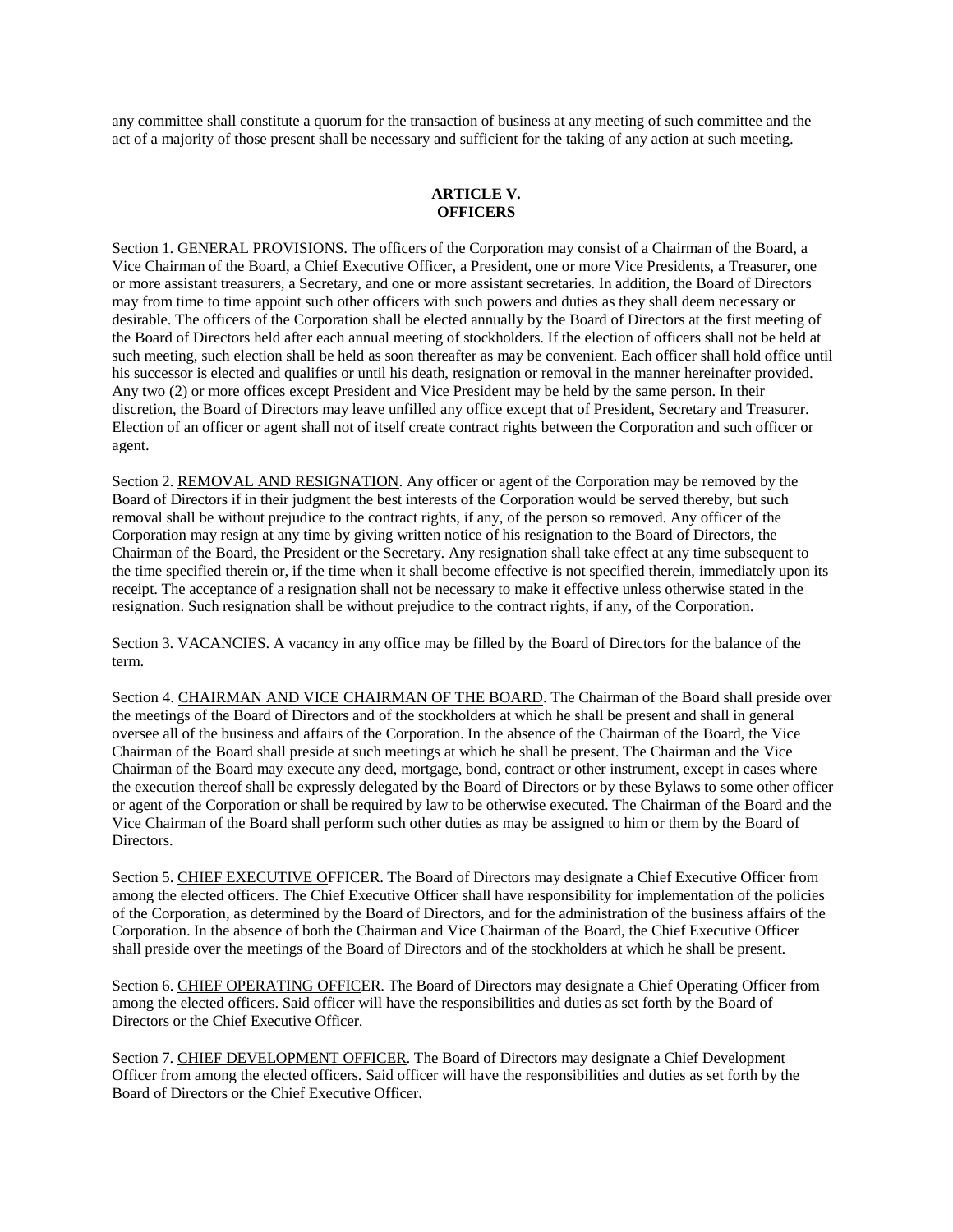Section 8. CHIEF FINANCIAL OFFICER. The Board of Directors may designate a Chief Financial Officer from among the elected officers. Said officer will have the responsibilities and duties as set forth by the Board of Directors or the Chief Executive Officer.

Section 9. PRESIDENT. In the absence of the Chairman, the Vice Chairman of the Board and the Chief Executive Officer, the President shall preside over the meetings of the Board of Directors and of the stockholders at which he shall be present. In the absence of a designation of a Chief Executive Officer by the Board of Directors, the President shall be the Chief Executive Officer and shall be ex officio a member of all committees that may, from time to time, be constituted by the Board of Directors. The President may execute any deed, mortgage, bond, contract or other instrument, except in cases where the execution thereof shall be expressly delegated by the Board of Directors or by these Bylaws to some other officer or agent of the Corporation or shall be required by law to be otherwise executed; and in general shall perform all duties incident to the office of President and such other duties as may be prescribed by the Board of Directors from time to time.

Section 10. VICE PRESIDENTS. In the absence of the President or in the event of a vacancy in such office, the Vice President (or in the event there be more than one Vice President, the Vice Presidents in the order designated at the time of their election or, in the absence of any designation, then in the order of their election) shall perform the duties of the President and when so acting shall have all the powers of and be subject to all the restrictions upon the President; and shall perform such other duties as from time to time may be assigned to him by the President or by the Board of Directors. The Board of Directors may designate one or more Vice Presidents as Senior Vice President, Executive Vice President or as Vice President for particular areas of responsibility.

Section 11. SECRETARY. The Secretary shall: (a) keep the minutes of the proceedings of the stockholders, the Board of Directors and committees of the Board of Directors in one or more books provided for that purpose; (b) see that all notices are duly given in accordance with the provisions of these Bylaws or as required by law; (c) be custodian of the corporate records and of the seal of the Corporation; (d) keep a register of the post office address of each stockholder which shall be furnished to the Secretary by such stockholder; (e) have general charge of the stock transfer books of the Corporation; and (f) in general perform such other duties as from time to time may be assigned to him by the Chief Executive Officer, the President or by the Board of Directors.

Section 12. TREASURER. The Treasurer shall have the custody of the funds and securities of the Corporation and shall keep full and accurate accounts of receipts and disbursements in books belonging to the Corporation and shall deposit all moneys and other valuable effects in the name and to the credit of the Corporation in such depositories as may be designated by the Board of Directors.

The Treasurer shall disburse the funds of the Corporation as may be ordered by the Board of Directors, taking proper vouchers for such disbursements, and shall render to the President and Directors, at the regular meetings of the Board of Directors or whenever they may require it, an account of all his transactions as Treasurer and of the financial condition of the Corporation.

If required by the Board of Directors, the Treasurer shall give the Corporation a bond in such sum and with such surety or sureties as shall be satisfactory to the Board of Directors for the faithful performance of the duties of his office and for the restoration to the Corporation, in case of his death, resignation, retirement or removal from office, of all books, papers, vouchers, moneys and other property of whatever kind in his possession or under his control belonging to the Corporation.

Section 13. ASSISTANT SECRETARIES AND ASSISTANT TREASURERS. The assistant secretaries and assistant treasurers, in general, shall perform such duties as shall be assigned to them by the Secretary or Treasurer, respectively, or by the President or the Board of Directors. The assistant treasurers shall, if required by the Board of Directors, give bonds for the faithful performance of their duties in such sums and with such surety or sureties as shall be satisfactory to the Board of Directors.

Section 14. SALARIES. The salaries of the officers shall be fixed from time to time by the Board of Directors (or a committee thereof), and no officer shall be prevented from receiving such salary by reason of the fact that he is also a Director.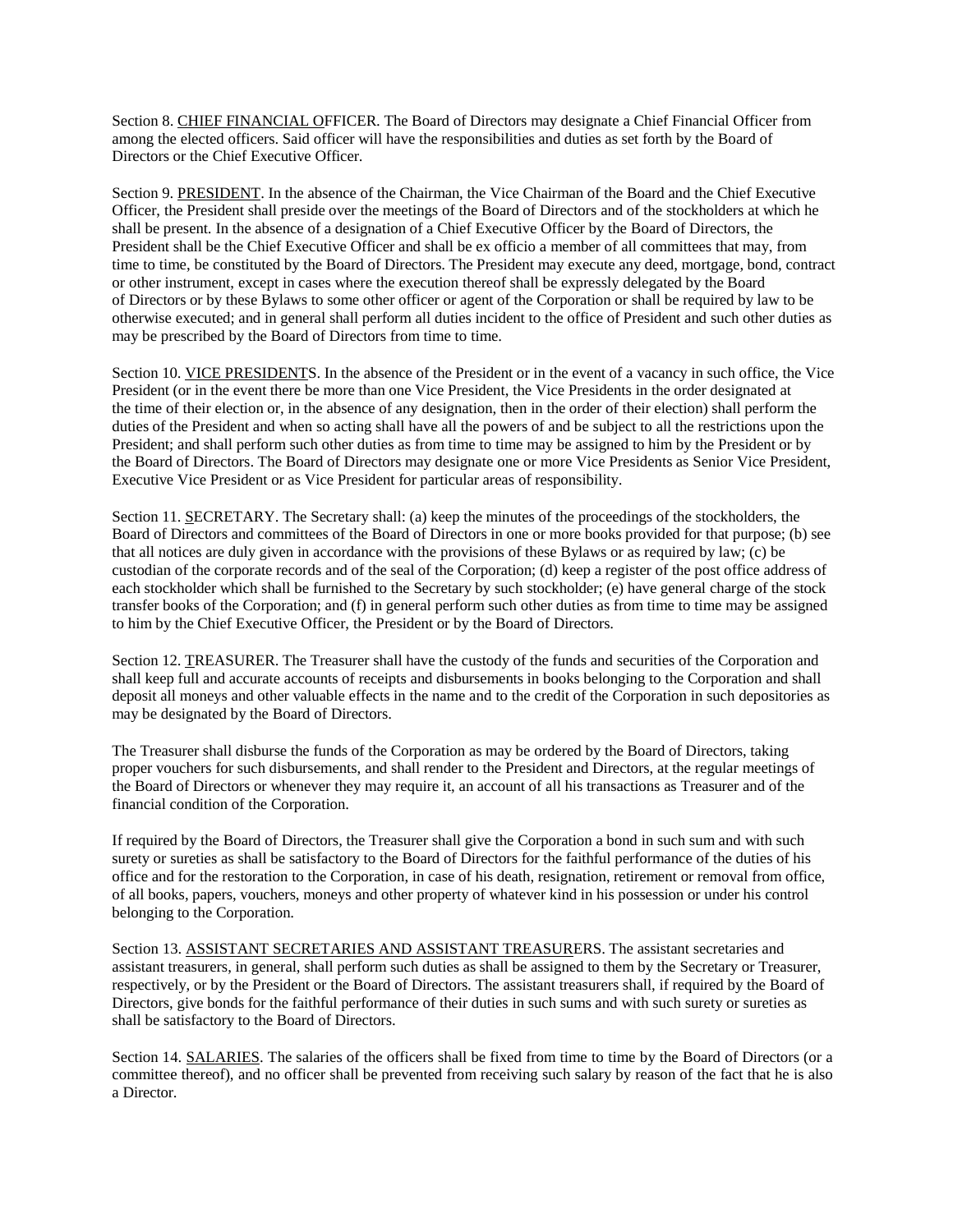## **ARTICLE VI. CONTRACTS, LOANS, CHECKS AND DEPOSITS**

Section 1. CONTRACTS. The Board of Directors may authorize any officer or agent to enter into any contract or to execute and deliver any instrument in the name of and on behalf of the Corporation and such authority may be general or confined to specific instances. Any agreement, deed, mortgage, lease or other document executed by one or more of the Board of Directors or by an authorized person shall be valid and binding upon the Board of Directors and upon the Corporation when authorized or ratified by action of the Directors.

Section 2. CHECKS AND DRAFTS. All checks, drafts or other orders for the payment of money, notes or other evidences of indebtedness issued in the name of the Corporation shall be signed by such officer or officers, agent or agents of the Corporation in such manner as shall from time to time be determined by the Board of Directors.

Section 3. DEPOSITS. All funds of the Corporation not otherwise employed shall be deposited from time to time to the credit of the Corporation in such banks, trust companies or other depositories as the Board of Directors may designate.

## **ARTICLE VII. STOCK**

Section 1. CERTIFICATES. Each stockholder shall be entitled to a certificate or certificates which shall represent and certify the number of shares of each class of stock held by him in the Corporation; provided, however, that the issuance of some or all of any or all classes or series or stock of the Corporation may be uncertificated. To the extent required by the MGCL, holders of uncertificated shares shall be entitled to receive a certificate. Each certificate shall be signed by the President, a Vice President or the Chairman of the Board and countersigned by the Secretary or an assistant secretary or the Treasurer or an assistant treasurer, certifying the number of shares owned by such holder in the Corporation. If such a certificate is countersigned (i) by a transfer agent or an assistant transfer agent other than the Corporation or one of its employees or (ii) by a registrar, other than the Corporation or one of its employees, the signatures of any such President, Vice President, Chairman of the Board, Secretary or assistant secretary, or Treasurer or assistant treasurer may be either manual or facsimile. A certificate is valid and may be issued whether or not an officer who signed it is still an officer when it is issued. Certificates shall be consecutively numbered; and if the Corporation shall, from time to time, issue several classes of shares of stock, each class may have its own number series. The name of the person to whom the shares represented thereby are issued, with the number of shares and date of issue, shall be entered on the books of the Corporation. Shares of the Corporation's stock may also be evidenced by registration in the holder's name in uncertificated book-entry form on the books of the Corporation in accordance with a direct registration system approved by the SEC and by the New York Stock Exchange or any securities exchange on which the stock of the Corporation may from time to time be traded. Each certificate shall contain on its face or back a full statement or summary of such information with respect to the stock of the Corporation as is required by the MGCL. In lieu of such statement or summary, the Corporation may set forth upon the face or back of the certificate a statement that the Corporation will furnish to any stockholder, upon request and without charge, a full statement of such information. If required by the MGCL, within a reasonable time after the issuance or transfer of any uncertificated shares, the Corporation shall issue or cause to be issued to the holder of such shares a written statement of the information required by the MGCL to be included on stock certificates.

Section 2. TRANSFERS. Certificates shall be treated as negotiable, and title thereto and to the shares of stock they represent shall be transferred by delivery thereof. No transfers of shares of stock of the Corporation shall be made if: (i) void ab initio pursuant to any provision of the Charter; or (ii) the Board of Directors, pursuant to any provision of the Charter, shall have refused to permit the transfer of such shares of stock. Permitted transfers of shares of stock of the Corporation shall be made on the stock records of the Corporation only upon the instruction of the registered holder thereof, or by his attorney thereunto authorized by power of attorney duly executed and filed with the Secretary or with a transfer agent or transfer clerk, and upon surrender of the certificate or certificates, if issued, for such shares of stock properly endorsed or accompanied by a duly executed stock transfer power and the payment of all taxes thereon. Upon surrender to the Corporation or the transfer agent of the Corporation of a certificate for shares of stock duly endorsed or accompanied by proper evidence of succession, assignment or authority to transfer, as to any transfers not prohibited by any provision of the Charter or by action of the Board of Directors thereunder,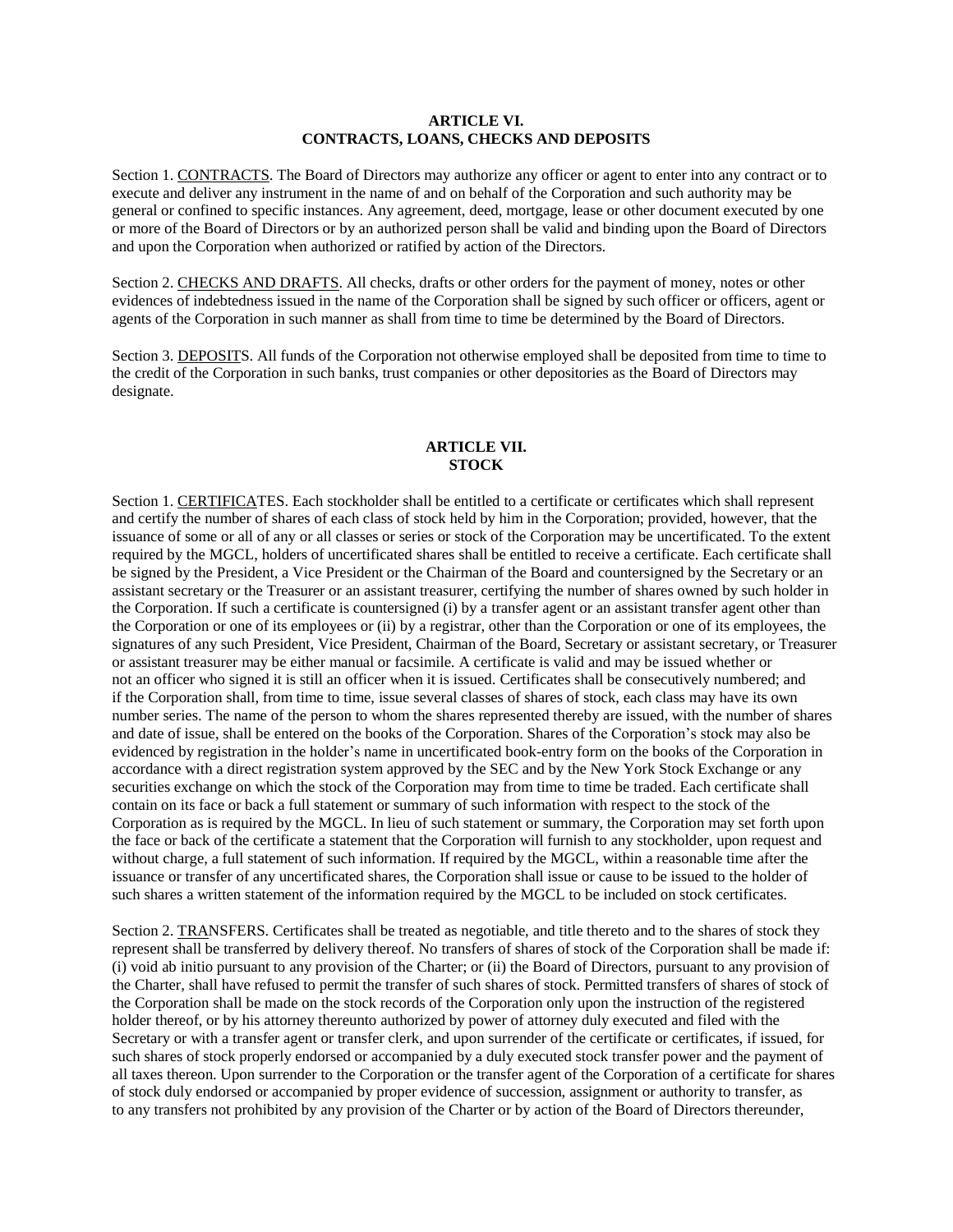it shall be the duty of the Corporation to issue a new certificate to the person entitled thereto, cancel the old certificate and record the transaction upon its books. Upon receipt of proper transfer instructions from the registered owner of uncertificated shares, such uncertificated shares shall be cancelled, issuance of new equivalent uncertificated shares or certificated shares shall be made to the transferee stockholder entitled thereto, and the transaction shall be recorded upon the books of the Corporation.

Section 3. REPLACEMENT CERTIFICATE. In the event that any certificate previously issued by the Corporation is alleged to have been lost, stolen or destroyed in an affidavit of that fact by the person claiming the certificate to be lost, stolen or destroyed, then any officer designated by the Board of Directors may, upon payment of any applicable transfer agent fees, (i) direct a new certificate to be issued in place of such lost, stolen or destroyed certificate or (ii) direct the issuance of uncertificated shares in place of the shares represented by such lost, stolen or destroyed certificate. When authorizing the issuance of a new certificate, the officer designated by the Board of Directors may, in his discretion and as a condition precedent to the issuance thereof, require the owner of such lost, stolen or destroyed certificate or the owner's legal representative to advertise the same in such manner as he shall require and/or to give bond, with sufficient surety, to the Corporation to indemnify it against any loss or claim which may arise as a result of the issuance of a new certificate.

Section 4. CLOSING OF TRANSFER BOOKS OR FIXING OF RECORD DATE. The Board of Directors may set, in advance, a record date for the purpose of determining stockholders entitled to notice of or to vote at any meeting of stockholders or determining stockholders entitled to receive payment of any dividend or the allotment of any other rights, or in order to make a determination of stockholders for any other purpose. Such date, in any case, shall not be prior to the close of business on the day the record date is fixed and shall be not more than 90 days, and in the case of a meeting of stockholders not less than ten days, before the date on which the meeting or particular action requiring such determination of stockholders of record is to be held or taken.

In lieu of fixing a record date, the Board of Directors may provide that the stock transfer books shall be closed for a stated period but not longer than 20 days. If the stock transfer books are closed for the purpose of determining stockholders entitled to notice of or to vote at a meeting of stockholders, such books shall be closed for at least ten days before the date of such meeting.

If no record date is fixed and the stock transfer books are not closed for the determination of stockholders, (a) the record date for the determination of stockholders entitled to notice of or to vote at a meeting of stockholders shall be at the close of business on the day on which the notice of meeting is mailed or the 30th day before the meeting, whichever is the closer date to the meeting, and (b) the record date for the determination of stockholders entitled to receive payment of a dividend or an allotment of any other rights shall be the close of business on the day on which the resolution of the Board of Directors declaring the dividend or allotment of rights is adopted.

When a determination of stockholders entitled to vote at any meeting of stockholders has been made as provided in this section, such determination shall apply to any adjournment thereof, except when: (i) the determination has been made through the closing of the transfer books and the stated period of closing has expired; or (ii) the meeting is adjourned to a date more than 120 days after the record date fixed for the original meeting, in either of which case a new record date shall be determined as set forth herein.

Section 5. STOCK LEDGER. The Corporation shall maintain at its principal office or at the office of its counsel, accountants or transfer agent, an original or duplicate stock ledger containing the name and address of each stockholder and the number of shares of each class of stock held by such stockholder.

Section 6. FRACTIONAL SHARES OF STOCK; ISSUANCE OF UNITS. The Board of Directors may issue fractional shares of stock or provide for the issuance of scrip, all on such terms and under such conditions as they may determine. Notwithstanding any other provision of the Charter or these Bylaws, the Board of Directors may issue units consisting of different securities of the Corporation. Any security issued in a unit shall have the same characteristics as any identical securities issued by the Corporation, except that the Board of Directors may provide that for a specified period securities of the Corporation issued in such unit may be transferred on the books of the Corporation only in such unit.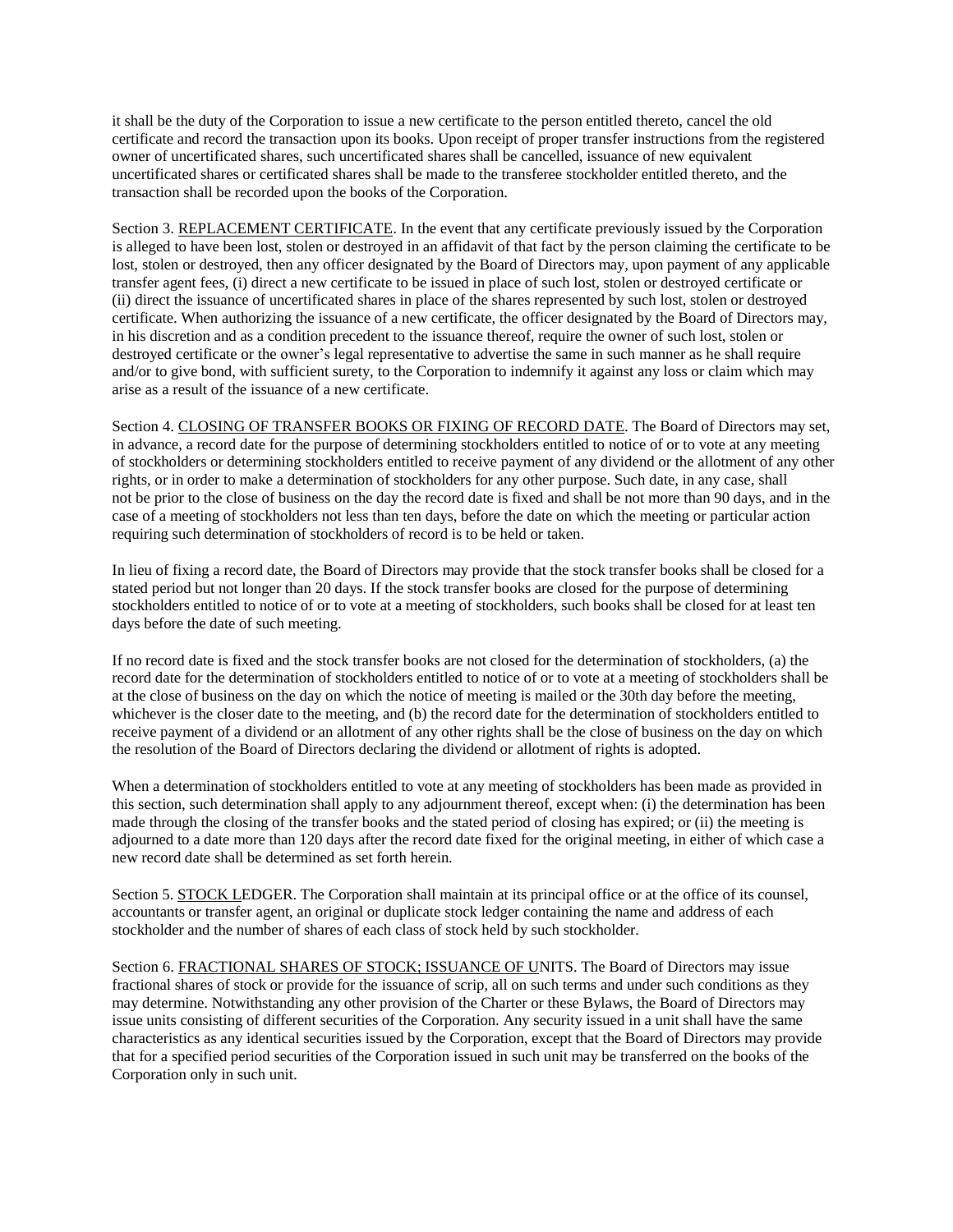## **ARTICLE VIII. DIVIDENDS AND DISTRIBUTIONS**

Section 1. AUTHORIZATION. Dividends and other distributions upon the shares of stock of the Corporation may be authorized and declared by the Board of Directors, subject to the provisions of law and the Charter. Dividends may be paid in cash, property or shares of stock of the Corporation, subject to the provisions of law and the Charter.

Section 2. CONTINGENCIES. Before payment of any dividends, there may be set aside out of any funds of the Corporation available for dividends such sum or sums as the Board of Directors may from time to time, in their absolute discretion, think proper as a reserve fund for contingencies, for equalizing dividends, for repairing or maintaining any property of the Corporation or for such other purpose as the Board of Directors shall determine to be in the best interest of the Corporation; and the Board of Directors may modify or abolish any such reserve in the manner in which it was created.

## **ARTICLE IX. SEAL**

Section 1. SEAL. The Board of Directors may authorize the adoption of a seal by the Corporation. The seal shall have inscribed thereon the name of the Corporation and the year of its formation. The Board of Directors may authorize one or more duplicate seals and provide for the custody thereof.

Section 2. AFFIXING SEAL. Whenever the Corporation is required to place its seal to a document, it shall be sufficient to meet the requirements of any law, rule or regulation relating to a seal to place the word "(SEAL)" adjacent to the signature of the person authorized to execute the document on behalf of the Corporation.

# **ARTICLE X. INDEMNIFICATION AND ADVANCES FOR EXPENSES**

To the maximum extent permitted by Maryland law in effect from time to time, the Corporation shall indemnify (a) any Director or officer or any former Director or officer (including among the foregoing, for all purposes of this Article X and without limitation, any individual who, while a Director or officer and at the express request of the Corporation, serves or has served another corporation, partnership, joint venture, trust, employee benefit plan or any other enterprise as a director, officer or partner of such corporation, partnership, joint venture, trust, employee benefit plan or other enterprise) who has been successful, on the merits or otherwise, in the defense of a Proceeding, or in the defense of any claim, issue or matter in the Proceeding, to which he was made a Party by reason of service in such capacity, against reasonable expenses incurred by him in connection with the Proceeding, claim, issue or matter in which he has been successful and (b) any Director or officer or any former Director or officer made a Party or witness to any Proceeding by reason of such status against any loss, liability, judgment, penalty, fine, settlement or expense (including attorneys' fees) actually incurred by him in connection with the Proceeding unless it is established that: (i) his act or omission was material to the matter giving rise to the Proceeding and was committed in bad faith or was the result of active and deliberate dishonesty; (ii) he actually received an improper personal benefit in money, property or services; or (iii) in the case of a criminal Proceeding, he had reasonable cause to believe that his act or omission was unlawful. In addition, the Corporation shall pay or reimburse, in advance of final disposition of a Proceeding, reasonable expenses incurred by a Director or officer or former Director or officer made a Party or witness to a Proceeding by reason of such status, provided that the Corporation shall have received: (i) a written affirmation by the Director or officer or former Director or officer of his good faith belief that he has met the applicable standard of conduct necessary for indemnification by the Corporation as authorized by these Bylaws; and (ii) a written undertaking (which need not be secured) by or on the Director's or officer's or former Director's or officer's behalf to repay the amount paid or reimbursed by the Corporation if it shall ultimately be determined that the applicable standard of conduct was not met. The Corporation may, with the approval of its Directors, provide such indemnification or payment or reimbursement of expenses to any Director or officer or any former Director or officer who served a predecessor of the Corporation and to any employee or agent of the Corporation or a predecessor of the Corporation. Neither the amendment nor repeal of this Article, nor the adoption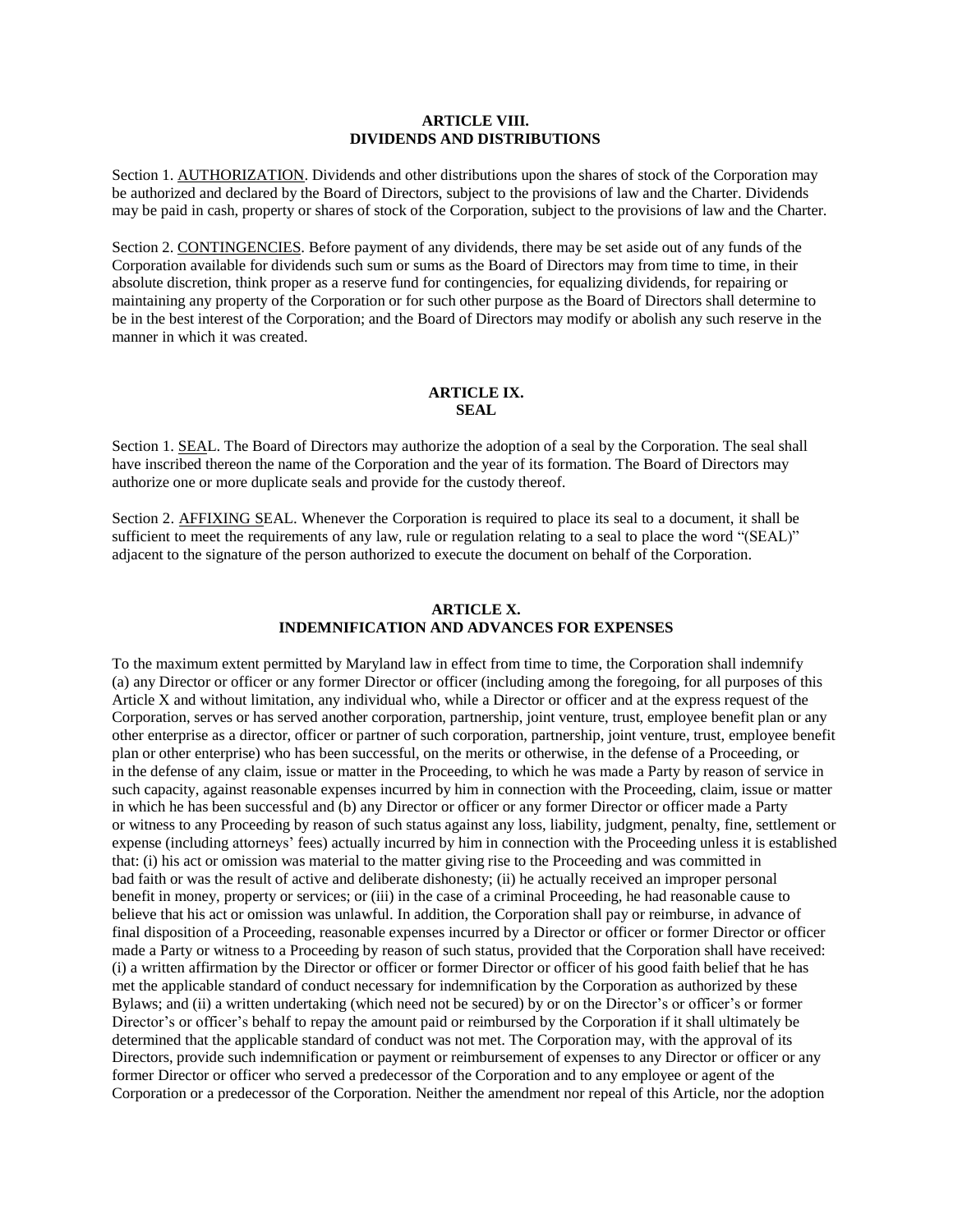or amendment of any other provision of the Charter or these Bylaws inconsistent with this Article, shall apply to or affect in any respect the applicability of this Article with respect to any act or failure to act which occurred prior to such amendment, repeal or adoption.

Any indemnification permitted by these Bylaws and not mandated by the MGCL, shall be furnished in accordance with the procedures provided for indemnification under Section 2-418(e) of the MGCL for directors of Maryland corporations. The Corporation may provide to Directors or officers such other and further indemnification or payment or reimbursement of expenses, as the case may be, to the fullest extent permitted by the MGCL, as in effect from time to time, for directors of Maryland corporations. The right to be indemnified or to the reimbursement or advancement of expenses pursuant hereto (i) is a contract right based upon good and valuable consideration, pursuant to which the person entitled thereto may bring suit as if the provisions hereof were set forth in a separate written contract between the Corporation and the Director or officer and (ii) is intended to be retroactive and shall be available with respect to events occurring prior to the adoption hereof.

If this Article X or any portion thereof shall be invalidated on any ground by any court of competent jurisdiction, then the Corporation shall nevertheless indemnify and advance expenses to each Director and officer and former Director and officer hereunder, to the full extent permitted by any applicable portion of this Article X that shall not have been invalidated, or by Maryland law.

In this Article X, the following words have the meanings set forth below.

"Party" includes a person who was, is or is threatened to be made a named defendant or respondent in a Proceeding.

"Proceeding" means any threatened, pending or completed action, suit or proceeding, whether civil, criminal, administrative or investigative.

## **ARTICLE XI. WAIVER OF NOTICE**

Whenever any notice is required to be given pursuant to the Charter or Bylaws or pursuant to applicable law, a waiver thereof in writing, signed by the person or persons entitled to such notice, whether before or after the time stated therein, shall be deemed equivalent to the giving of such notice. Neither the business to be transacted at, nor the purpose of, any meeting need be set forth in the waiver of notice, unless specifically required by statute. The attendance of any person at any meeting shall constitute a waiver of notice of such meeting, except where such person attends a meeting for the express purpose of objecting to the transaction of any business on the ground that the meeting is not lawfully called or convened.

# **ARTICLE XII. AMENDMENT OF BYLAWS**

Section 1. BY DIRECTORS. The Board of Directors shall have the exclusive power to adopt, alter or repeal any provision of these Bylaws and to make new Bylaws in accordance with Article III hereof, except for the power granted by the Board of Directors in Section 2 of this Article XII.

Section 2. BY HOLDERS OF ONE PERCENT OF COMMON STOCK FOR ONE YEAR. Pursuant to a binding proposal submitted for approval of the stockholders at a duly called annual meeting or special meeting of stockholders by a stockholder or group of no more than five stockholders:

(a) each of which delivers to the Secretary of the Corporation a notice setting forth the information required by Section 12(a)(2)(ii) and (iii) of Article II of these Bylaws, which notice shall be delivered, if with respect to an annual meeting, within the time period contemplated by Section  $12(a)(2)$  of Article II or, if with respect to a special meeting, not earlier than the 90<sup>th</sup> day prior to such special meeting and not later than the close of business on the later of the 60<sup>th</sup> day prior to such special meeting or the tenth day following the day on which the public announcement is first made of the date of the special meeting, and otherwise in accordance with applicable law (the "Notice of Bylaw Amendment Proposal");

(b) that owned at least one percent or more of the Common Stock outstanding from time to time continuously for at least one year as of both the date the Notice of Bylaw Amendment Proposal is delivered to the Secretary of the